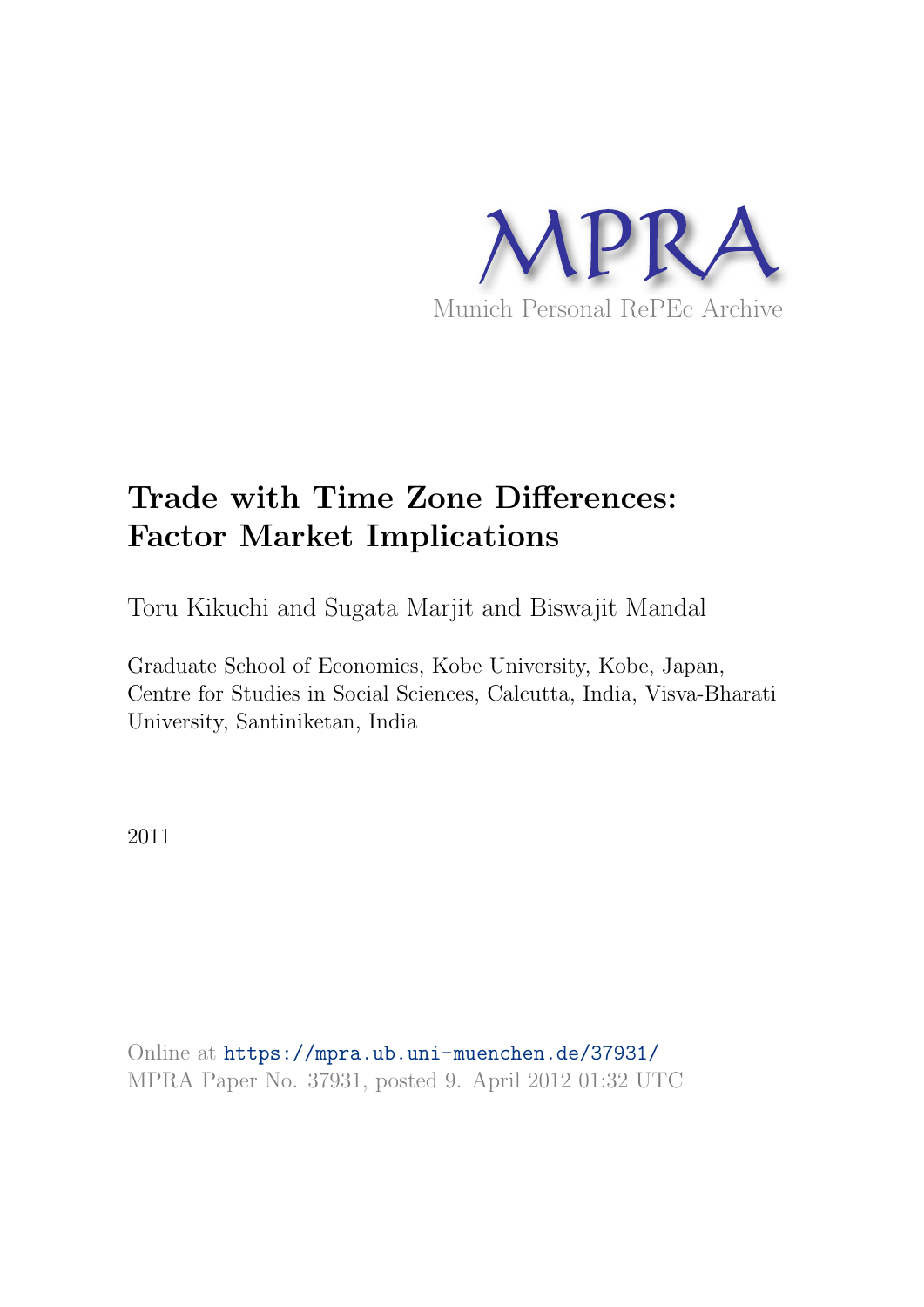# Trade with Time Zone Differences: Factor Market Implications

Toru Kikuchi *Graduate School of Economics, Kobe University, Kobe, Japan*  Sugata Marjit *Centre for Studies in Social Sciences, Calcutta, India*  Biswajit Mandal *Visva-Bharati University, Santiniketan, India* 

## **Address for Correspondence**

Sugata Marjit Centre for Studies in Social Sciences R-1 Baishnabghata Patuli Township Kolkata-91 India E-mail: smarjit@hotmail.com

*Acknowledgement: The idea and design of the paper owe a lot to our departed friend Toru Kikuchi. We are completing his unfinished work. We are greatly indebted to an anonymous referee for his detailed and insightful comments. Sugata Marjit acknowledges without implicating, the Reserve Bank of India (RBI) endowment at the CSSSC for financial support. The usual disclaimer applies.*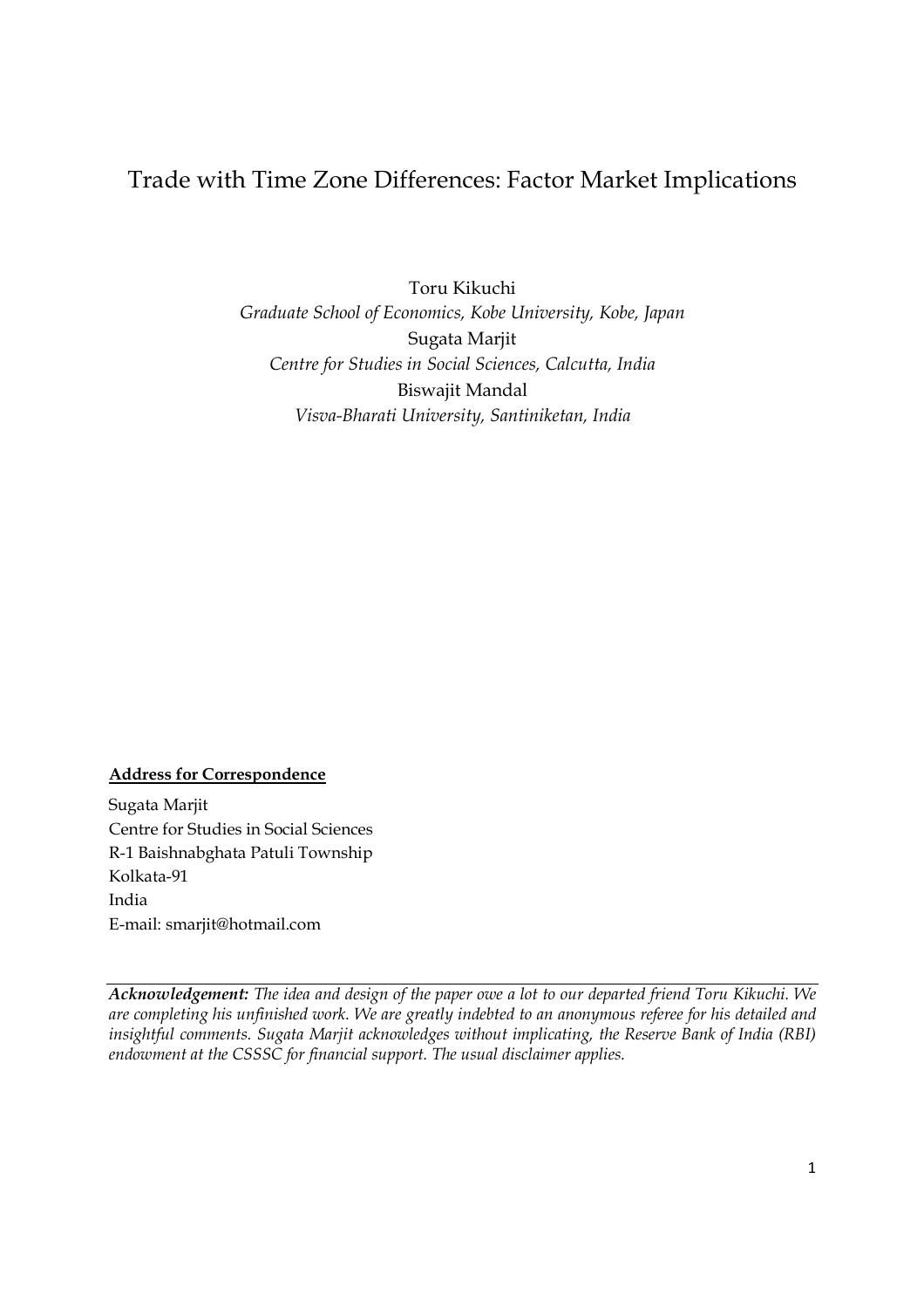# Trade with Time Zone Differences: Factor Market Implications

#### **Abstract**

The main purpose of this study is to illustrate, with a simple two-factor (skilled and unskilled labor) model, how a time-saving improvement in business-services trade benefitting from differences in time zones can have an impact on national factor markets. In doing so, we intend to capture the situation where the night-shift work in one country is replaced by the day-shift work in another country. In other words, we will show that, trade with time zone differences will result in shifts of the relative supplies and demands for skilled labor around the globe.

*JEL classification:* F12

*Keywords:* Time Zone Differences; Trade in Business Services; Skilled and Unskilled Labor; Day-shift and Night-shift Work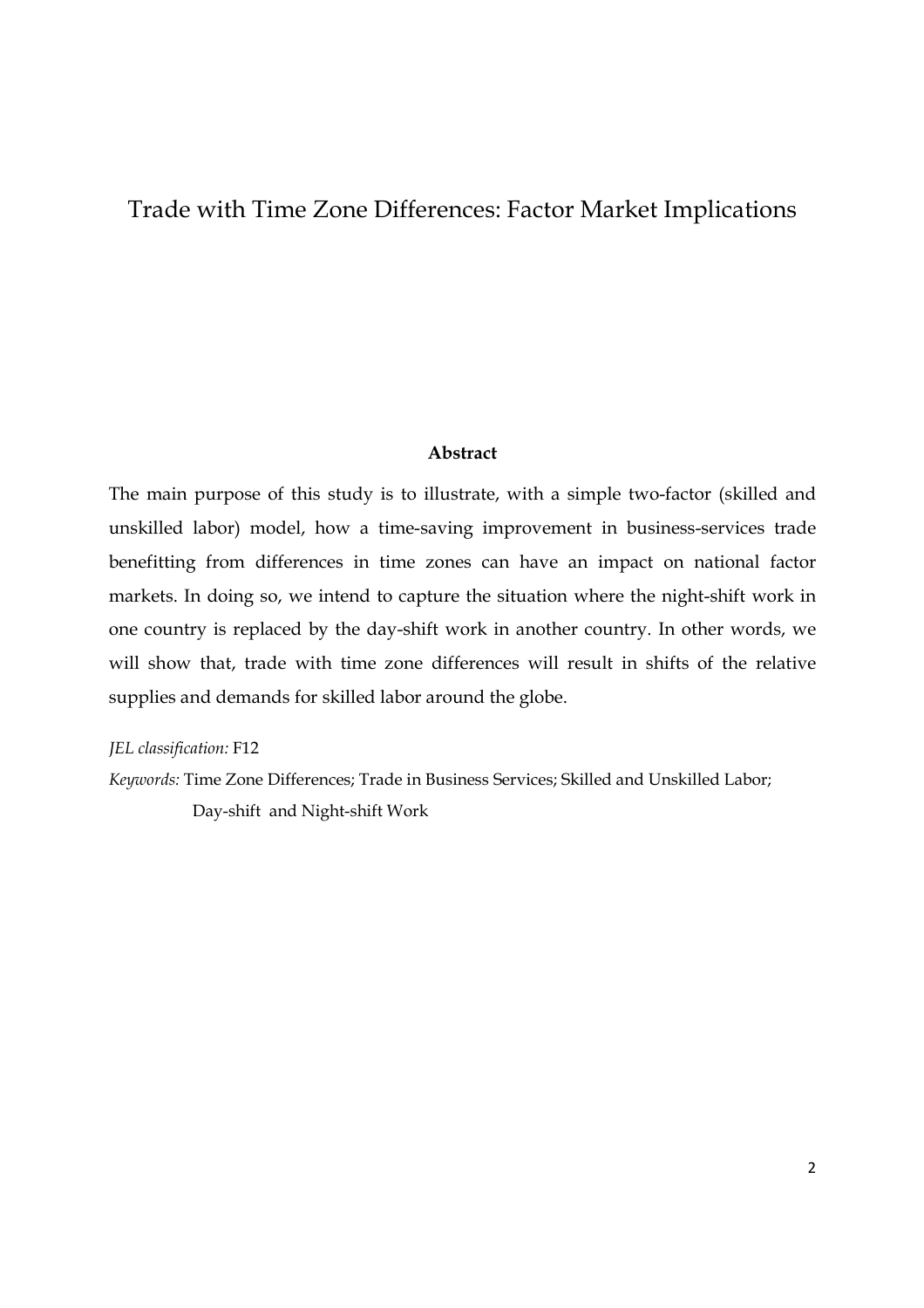# **1. Introduction**

In recent decades, trade in many kinds of intermediate goods and services has increased between developed and developing countries. Trade in intermediate goods has been in the core of economic research for a long time, but trade in intermediate service has occupied the front seat in economics literature in the recent past. There is no denying the fact that abundant supply of skilled urban workforce influences the pattern of trade in intermediate service which really does not require physical relocation of labor. Accordingly, offshoring of business services such as engineering, consultancy, software development, call centres, health care industry, electronic industry, online school of languages, media, hospitality industry etc, which do not need physical shipment of products, plays a major role in today's world trade. The availability of the global high-bandwidth network infrastructure has increased the feasibility of reducing costs by going offshore.

In addition difference in time zones has acted as a catalyst to *"virtual trade"* in intermediate services. Massive reduction in cost of information communication technology coupled with advantage of time zones differences between countries have invited new types of business-service trade. The semiconductor industry provides a prime example. According to Gupta and Seshasai (2004):<sup>1</sup>

...by involving specialized microchip design engineers located at multiple places around the world, a semiconductor chip design firm may create virtual "24-hour knowledge factories."... It provides the firm with access to high-talent designers who would otherwise have to move to a different country, or work at odd hours of the night... The creation of professional service teams that transcend geographic and temporal boundaries offers the potential to change the face of many industries.

As Gupta and Seshasai suggested, the creation of virtual "24-hour knowledge factory" seems to have a huge impact on production and trade structures.

 $1$  See, also, Zaheer (2000), Gupta and Seshasai (2007) and Brown and Linden (2009).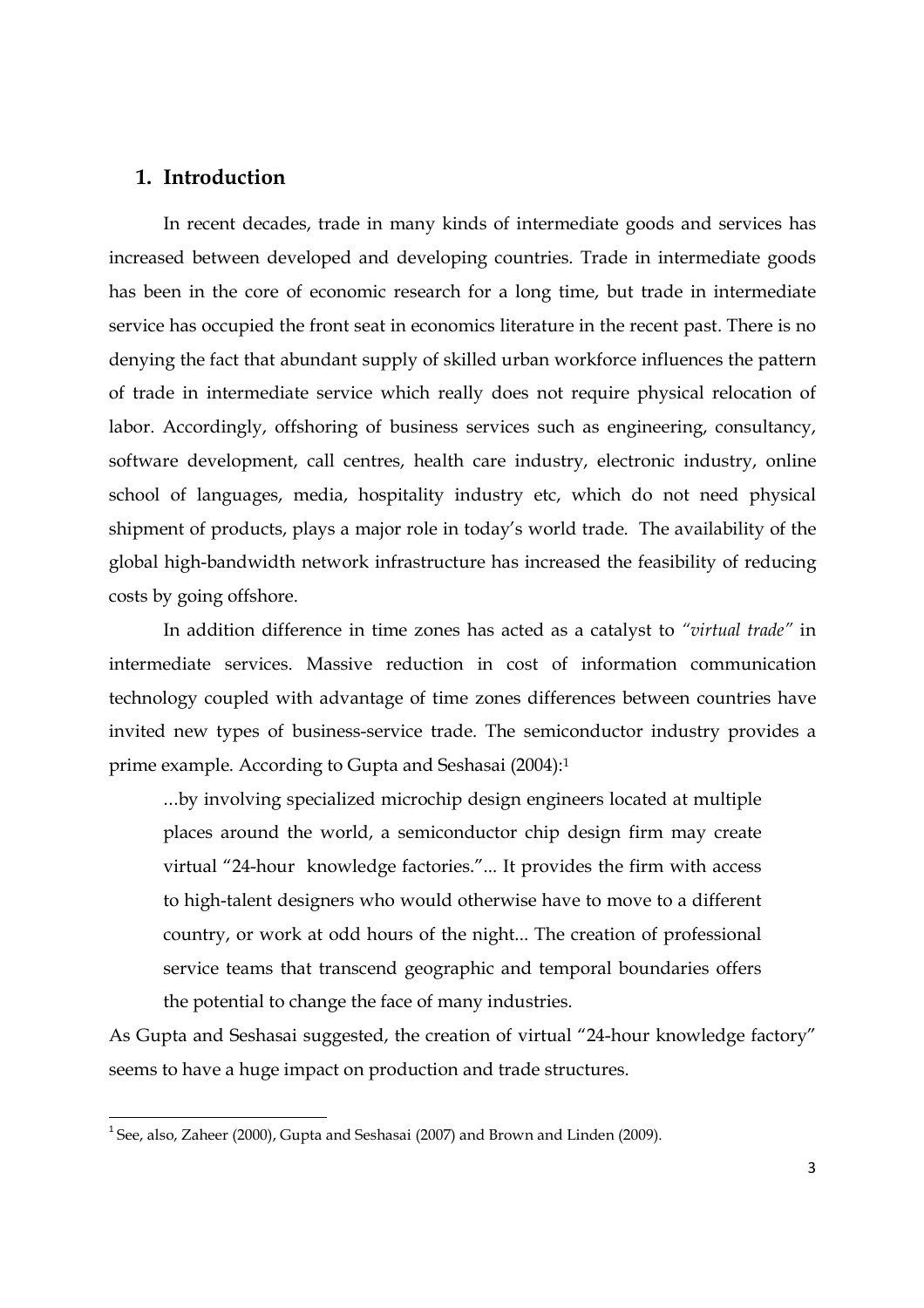Following Deardorf (2003), Marjit (2007) a voluminous literature has emerged in the past couple of years to corroborate such claim. Notable among them are Do and Long (2008), Grossman and Rossi-Hansberg (2008), Kikuchi and Marjit (2011), Matuoka and Fukushima (2010) etc. Marjit (2007) examined the role of international time zone differences in a one-factor, two-country vertically integrated Ricardian framework, where production process can be divided into two stages<sup>2</sup>. It has been shown in Marjit (2007) that, by utilizing time zone differences, two countries can save time via input trade and obtain mutual trade gains. It is important to note that the sources of trade gains are the realization of the quick delivery of time-sensitive products<sup>3</sup> .

Our work is almost in line of Matsuoka and Fukushima (2010) that focuses on firm's decision regarding choice between in-house production and outsourcing. They have considered Krugman (1981) kind of structure where intermediate input can be differentiated. In this circumstances the paper emphasized on consumers' choice among day-shift and night-shift work where welfare largely depends on aggregate price index and hence on real wage. Nevertheless there are some important issues that immediately arise from the relationship between time zone differences and trade in business services: impact on factor markets, relative wage distribution, allocation of labor betwweb day-shift and night-shift work. These are not taken into account in Matsuoka and Fukushima (2010). The current paper tries to fill up this caveat.

Based on casual empiricism, we believe that time-saving technological improvement (e.g., the utilization of communications networks such as the Internet) can

<sup>2</sup> Findlay (1978), Dixit and Grossman (1982), Sanyal (1983), Sarkar (1985), Marjit (1987), Kohler (2004a) and Grossman and Rossi-Hansberg (2008) are important contributions toward formalizing trade under multi-stage production. The concept of multi-stage production is closely related to the concept of fragmentation, which has been studied within a trade-theoretic framework by Jones and Kierzkowski (1990), Jones and Marjit (2001, 2009), Deardorff (2001), Kohler (2004b), Long, Riezman and Soubeyran (2005) and Do and Long (2008).

<sup>&</sup>lt;sup>3</sup> For the reasons of importance of quick delivery of time-sensitive products, see, Hummels (2001), Deardorff (2003), and Kikuchi and Marjit (2011).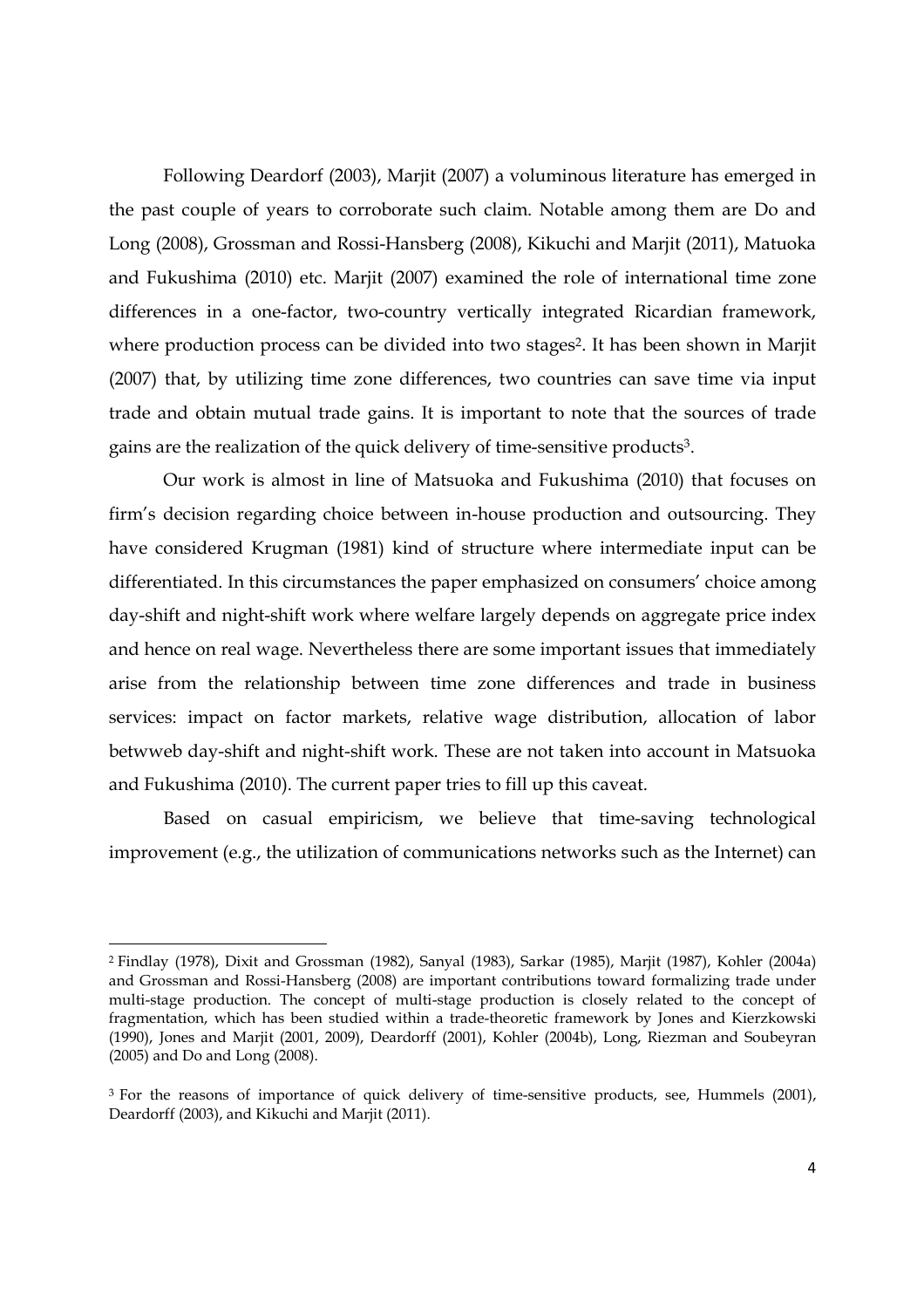trigger a series of events that leads to a country-wide decline in night-shift work<sup>4,5</sup>. In the existing trade literature, however, relatively few attempts have been made to address the effect of trade with time zone differences on labor markets<sup>6</sup>. The main purpose of this study is to illustrate, with a simple two-factor (skilled labor and unskilled labor) trade model, how a time-saving improvement in business-services trade benefitting from differences in time zones can have an impact on national factor markets.

In a broader sense our work is also connected with the literature on global supply chains, formation of team world-wide and production etc. Antras et al (2006), Costinot et al (2012), Harms et al (2012) are some recent initiatives in this strand of papers. Antras et al (2006) talks about how the effect of globalization on organization of work, distribution of firms, wage distribution significantly depends on communication cost if agents of different countries are allowed to work together. Harms et al (2012), a bit in contradiction with the standard literature, claims why the relationship between communication cost and pattern of outsourcing is not always straight forward. Their arguments are based on the advantage of transporting final goods compared to intermediate goods. Whereas Costinot et al (2012) introduces the probability of making mistakes along the vertical stages of production to conclude that an efficient firm should specialize in the later stage of production. In a sense this theory can easily be extended for time-zone, skill differentiation and trade literature. Dettmer (2012) and Anderson (2012) are two recent empirical attempts to focus on the role of time zones on trade. Both these papers use Gravity model of model. Dettmer (2012) argues that time zone costs for cross-border services trade are significantly dependent on the ICT

 $\overline{a}$ 

<sup>4</sup> For example, Hamermesh (1999) found a sharp decline in the proportion of evening and night work in the U. S. over the last twenty years.

<sup>&</sup>lt;sup>5</sup> Here it is noteworthy that in developing countries like India still we find night-shift office in parallel with USA's day shift. The reasons are two pronged: a major chunk of skilled, english savvy youth do not find job in day shift work and hence are forced to try their luck in night shift where wage rate is high compared to India's day-shift unskilled wage but lower than day-shift skilled wage; this is also profitable for US companies as wage is much less compared to US market.

<sup>6</sup> A notable exception is Matsuoka and Fukushima (2010).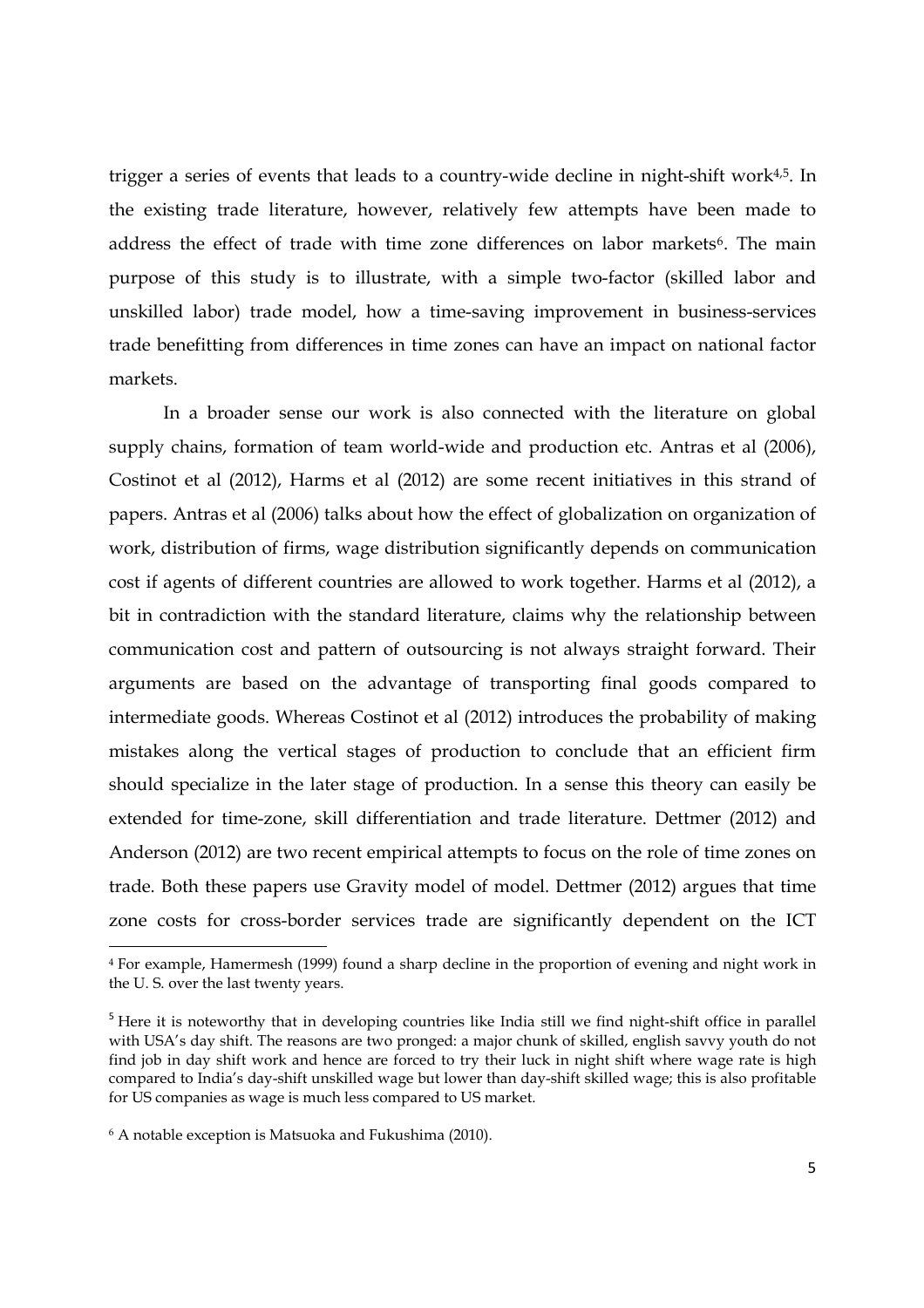network. In order to save time firms export business services to countries in significant distant time zones when information and communication technologies infrastructure networks allow for doing so. On the other hand Anderson (2012) finds that time differences had a significant negative impact on overall trade, at least until recently. His arguments are two pronged: the negative impact of time differences is smaller where travel and communication would be expected to be less important for trade; time differences reduce communication flows, as measured by bilateral telephone traffic. He however points out that the negative impact of time differences on trade does appear to have fallen substantially in recent decades.

Our study is closely related to the literature on the role of the Internet on factor markets. In his seminal contribution, Harris (1998) developed a two-sector model in which the introduction of the Internet creates "virtual mobility" of skilled labor. He showed that the wage premium for skilled labor increases by introducing the Internet. His results are crucially dependent on the assumption of the increasing-returns-to-scale technology. Contrary to that, we will show that the increased wage premium for skilled labor occurs even under constant-returns-to-scale technology<sup>7</sup>.

The rest of the paper is structured as follows. The next section presents the basic model. In section 3, the impact of technological advance in communications networks is examined. Section 4 talks about wage inequality. Section 5 presents concluding remarks.

<sup>7</sup> One may argue whether there is any empirical evidence in support of the claim that skilled labors are benefitted compared to unskilled one. India's IT industry is a prime example of such story where english savvy, computer literate, specialized youths work for any foreign company without moving abroad. The most skilled group works in day-shift, and relatively mid-skilled group works in night-shift in tandem with foreign's day-shift. Both day and night-shift works in India are cost effective since wage rate is relatively low. NASSCOM study reveals that all these workers are regarded as either skilled (postgraduates, engineers, science graduates) or medium-skilled (arts, commerce and other graduates) workers. 22% of total employment goes to the skilled group whereas remaining 78% employees belong to the medium-skilled group. These workers are specific to certain work and get a good salary and hence they do not generally switch to other manufacturing sectors where the return is comparatively low. Thus all sectors other than IT and BPO (business process outsourcing) are naturally susceptible to any boom of IT industry that primarily depends on outsourced work.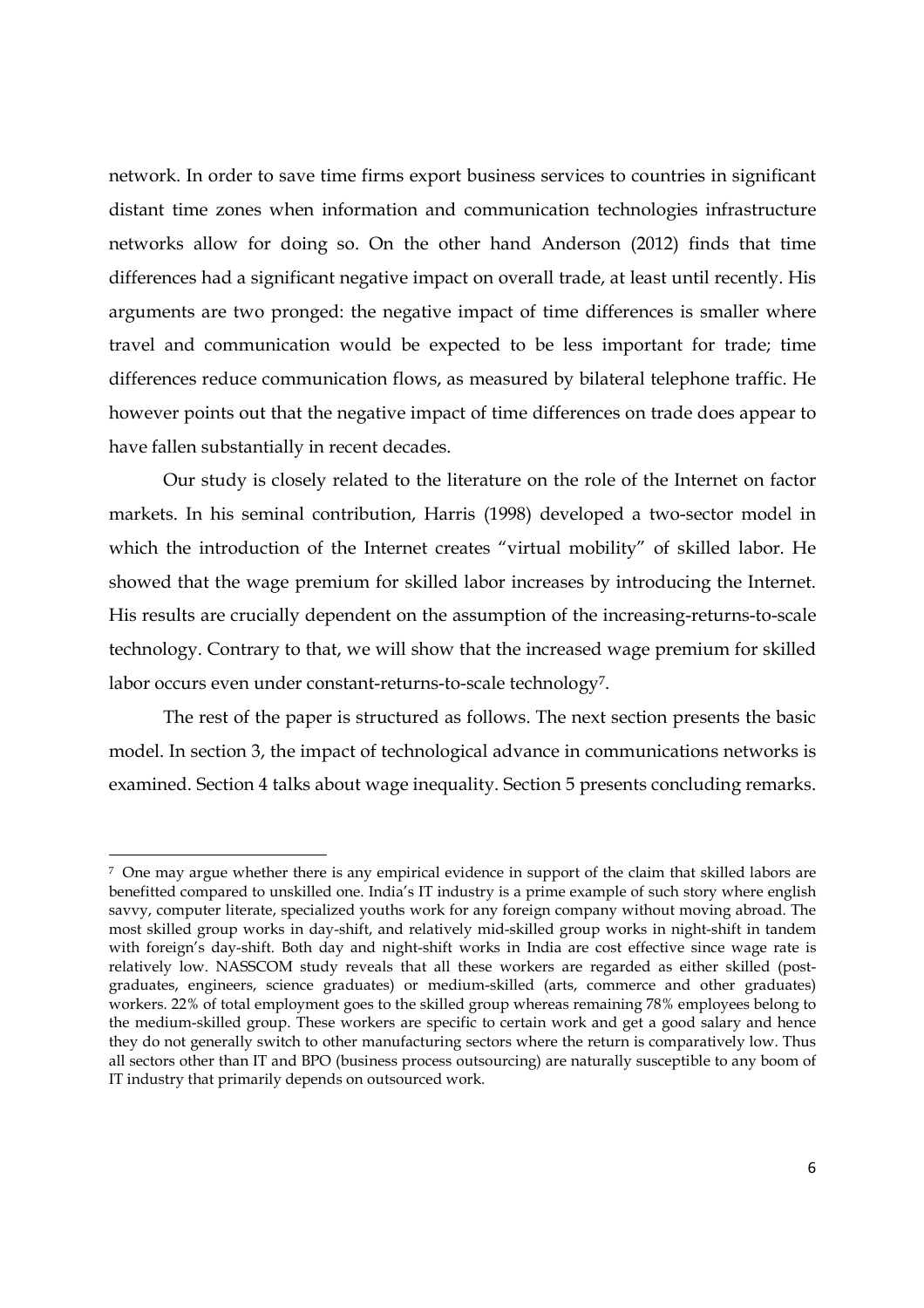## **2. The Model**

We have two small open economies, Home and Foreign, and the Rest-of the-World (ROW), which endowed with skilled and unskilled labor. These countries can produce the knowledge-intensive good  $X$  and the traditional good. We assume that the price of *X* and ,  $P_X$  and  $P_Y$  are determined in the ROW and are beyond control of the countries we deal with. Markets are competitive and open every 24 hours. The central assumption is that one day (24 hours) is divided into *two periods*: day-shift working hours and night-shift working hours, both of which are 12 hours. Home and Foreign are located in different time zones and there is no overlap in daily working hours: when Home's day-shift working hours end, Foreign day-shift working hours begin. Except for time zone differences, these two countries are identical in terms of technology and factor endowments.

Production of  $Y$  is instantaneous in the sense that one unit of  $Y$  can be produced within day-shift working hours. Unskilled labor is a factor input specific to  $:$  the  $Y$ sector is a competitive constant returns industry using unskilled and skilled labor, with a production function

$$
Y = F(L, S_Y) \tag{1}
$$

where *L* is the total amount of unskilled labor, while  $S<sub>Y</sub>$  denotes the employment level of skilled labor in the *Y* sector.

Following Marjit (2007), we posit that the production of the knowledge intensive good  $X$  necessarily involves two stages. Thus, to produce the good  $X$ , skilled labor has to be applied continuously for two periods. At the end of the first period some goodsin-process are obtained and additional labor is applied to these goods in process in the second period. As noted above, the key assumption is that each day is divided into two periods. Thus, if a producer of good  $X$  utilizes day-shift and night-shift skilled labor services continuously, a whole day is required for the preparation.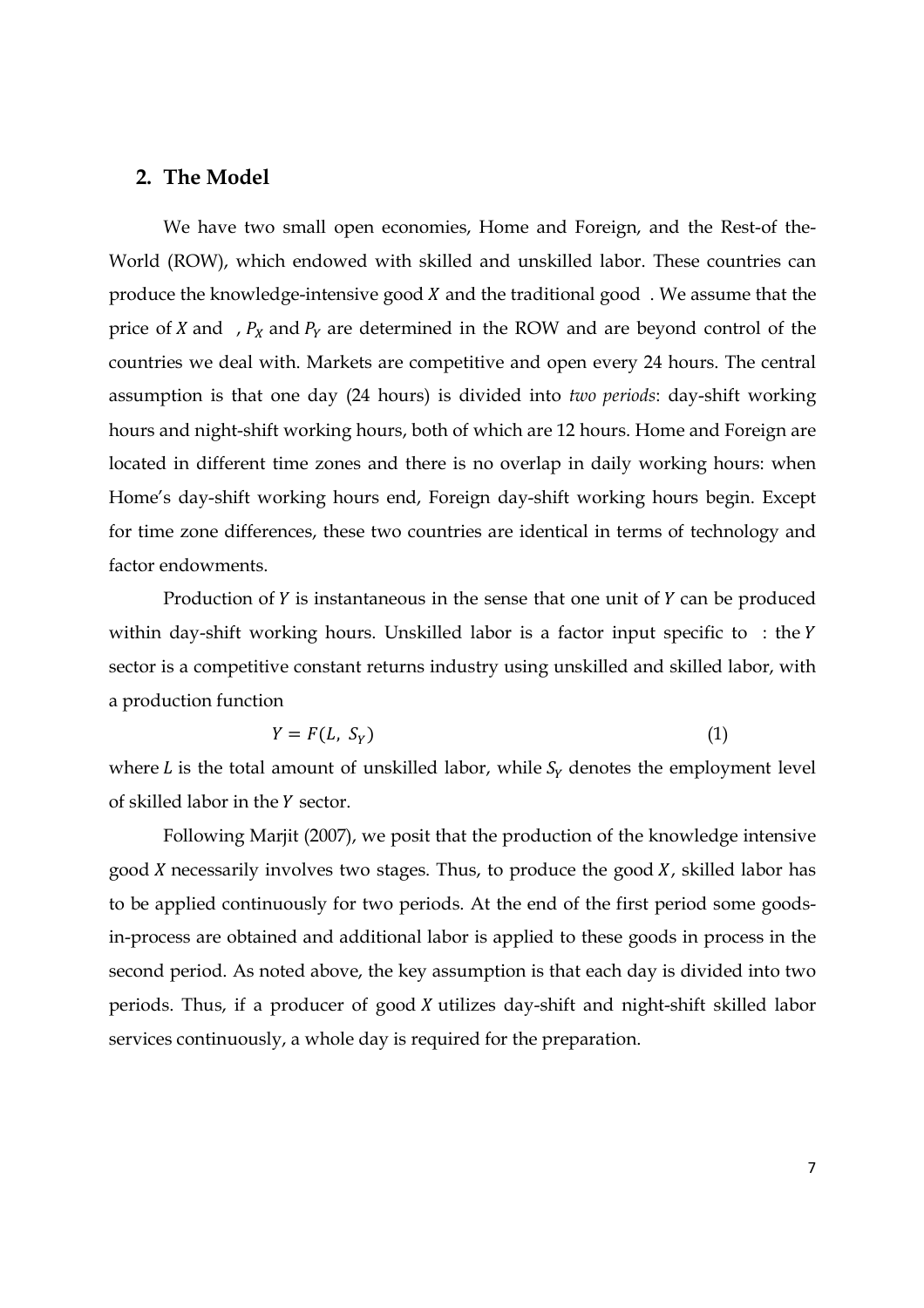#### **2.1 Communication Autarky**

First, let us consider the equilibrium conditions under communications autarky (i.e., without communications networks). The technology of the knowledge- intensive good *X* is simplified by assuming that at each stage only one unit of skilled labor goes into the unit production process. We assume that each skilled worker has to choose whether day-shift work or night-shift work. To establish intra-day wage differences for skilled labor, we impose the following condition:

$$
v^N = (1 + \theta)v^D, \quad \theta \ge 0 \tag{2}
$$

where  $\theta$ , which is given as exogenous, reflects the degree of dissatisfaction from night-shift work, and  $v^D$  (resp.  $v^N$ ) is the wage rate for skilled labor working at day (resp. night), respectively<sup>8</sup>. Hence

$$
v^N \ge v^D.
$$

l,

This phenomenon is typical in a job market. People do not generally prefer working at night because of several reasons (see Eels (1956), Kostiuk (1990), Lanfranchi et al (2002) for details). Hence a higher wage rate acts as a booster to induce people to work at night. This is true for similarly skilled workers. However, the medium-skilled workers may be happy with a wage rate less than that of skilled workers. This is precisely because of disutility of working in the night-shift.

 has a standard downward sloping demand for skilled labor following usual first order condition. Return to skilled labor is denoted by

$$
v^D = P_Y F_S(L, S_Y) \tag{3}
$$

On the other hand *X* uses only skilled labor with a constant productivity  $\frac{1}{2+\theta}$  implying a flat labor demand function. Therefore,  $v^D$  in X is determined as

$$
v^D = \frac{P_X}{2 + \theta} \tag{4}
$$

 $^8$ Hamermesh (1999) developed a model in which the value of positive  $\theta$  is endogenously determined for workers' undesirable hours.

<sup>&</sup>lt;sup>9</sup> Unskilled wage  $W = P_Y F_L(L,S_Y)$ . What we have here is a combination of Ricardian and Specific Factor structure.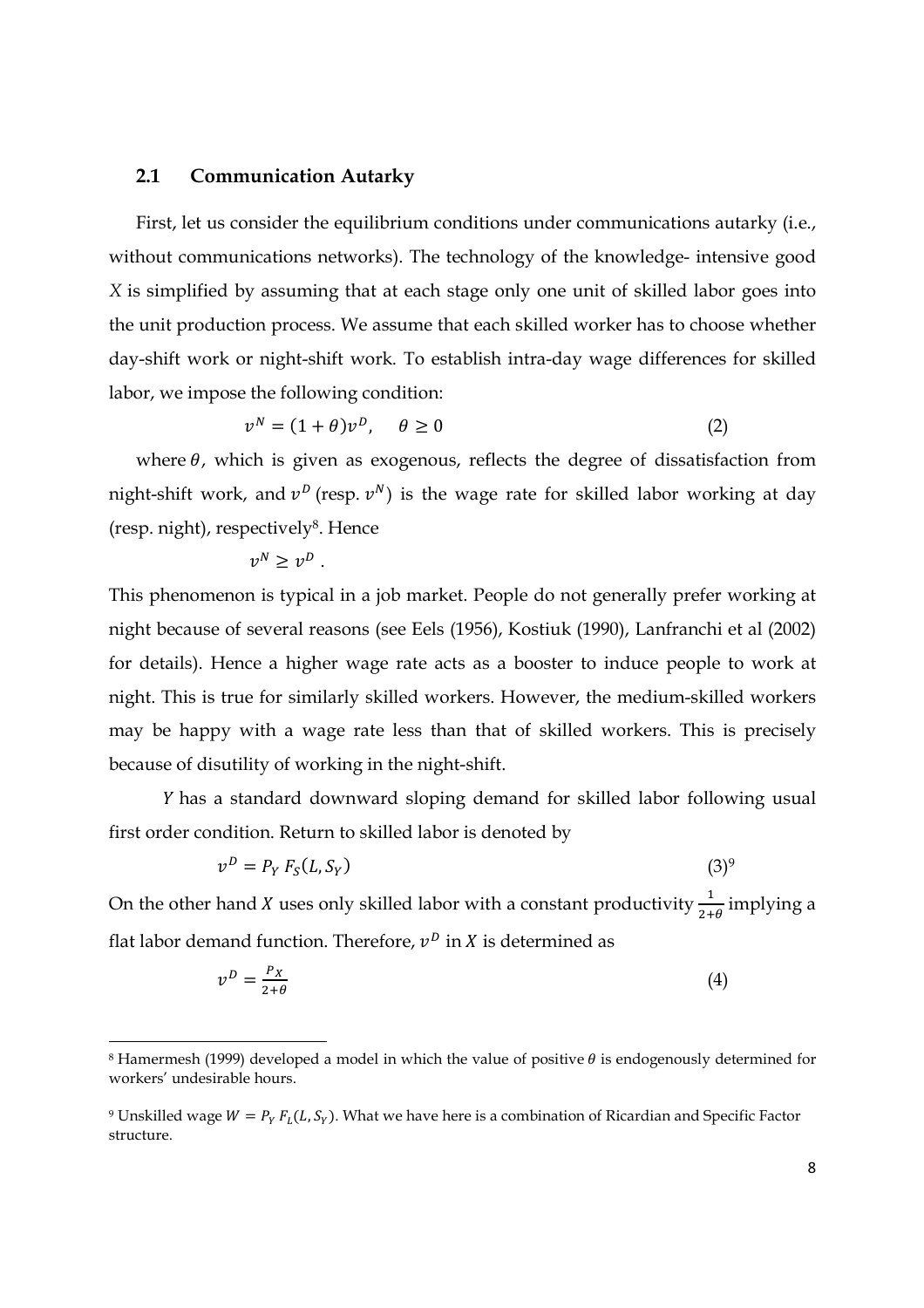Equation (3) and (4) determine the equilibrium allocation of skilled labor  $S<sub>Y</sub>$  following condition

$$
\frac{P_X}{P_Y} = \frac{F_S(L, S_Y)}{\left(\frac{1}{2+\theta}\right)}\tag{5}
$$

Factor market clearing requires that

$$
S_X^D + S_X^N + S_Y = S \tag{6}
$$

where,  $S_X^D$  (resp.  $S_X^N$ ) is the employment level of day (resp. night) shift labor in X, and S is the total endowment of skilled labor.

Note that in equilibrium the day-shift wage rate in the  $X$  sector must be equalized to the wage rate for (day-shift) skilled labor in the *Y* sector. Mobility of skilled workers between  $X$  and  $Y$  guarantees this equality.

To produce one unit of  $X$ , both one unit of day-shift skilled labor service and one unit of night shift skilled labor service must be applied. As we have mentioned before, night-shift work indicates some sort of dissatisfaction denoted by  $\theta$ . This jacks up the night wage rate and hence the cost of production. Thus one can obtain the unit cost of the good *X* under communication autarky as (where  $C_{AUT}$  represents cost in communication autarky)

$$
C_{AUT} = v^N + v^D
$$
  

$$
C_{AUT} = (2 + \theta)v^D
$$
 (7)

Since  $X$  is competitive

$$
P_X = C_{AUT} = (2 + \theta)v^D \tag{8}
$$

However, the question that naturally comes into the analysis is: why does not the economy or sector  $X$  try to avoid the dissatisfaction of night-shift work. This can be done by waiting and storing the half finished product until next day. This is called 'idle night organization mode' of production. This phenomenon may also attract some extra cost in form of 'real interest rate' or 'waiting decay'. This is in line with Marjit (2007). Real interest rate is denoted by  $r$  (per diem) which has to be borne by producers as each worker needs to be paid  $v^{\textit{D}}$  as their daily wage. Labor will not work at any wage rate less than  $v^D$  since it is his 'outside option'. On the other side 'waiting decay' is a mere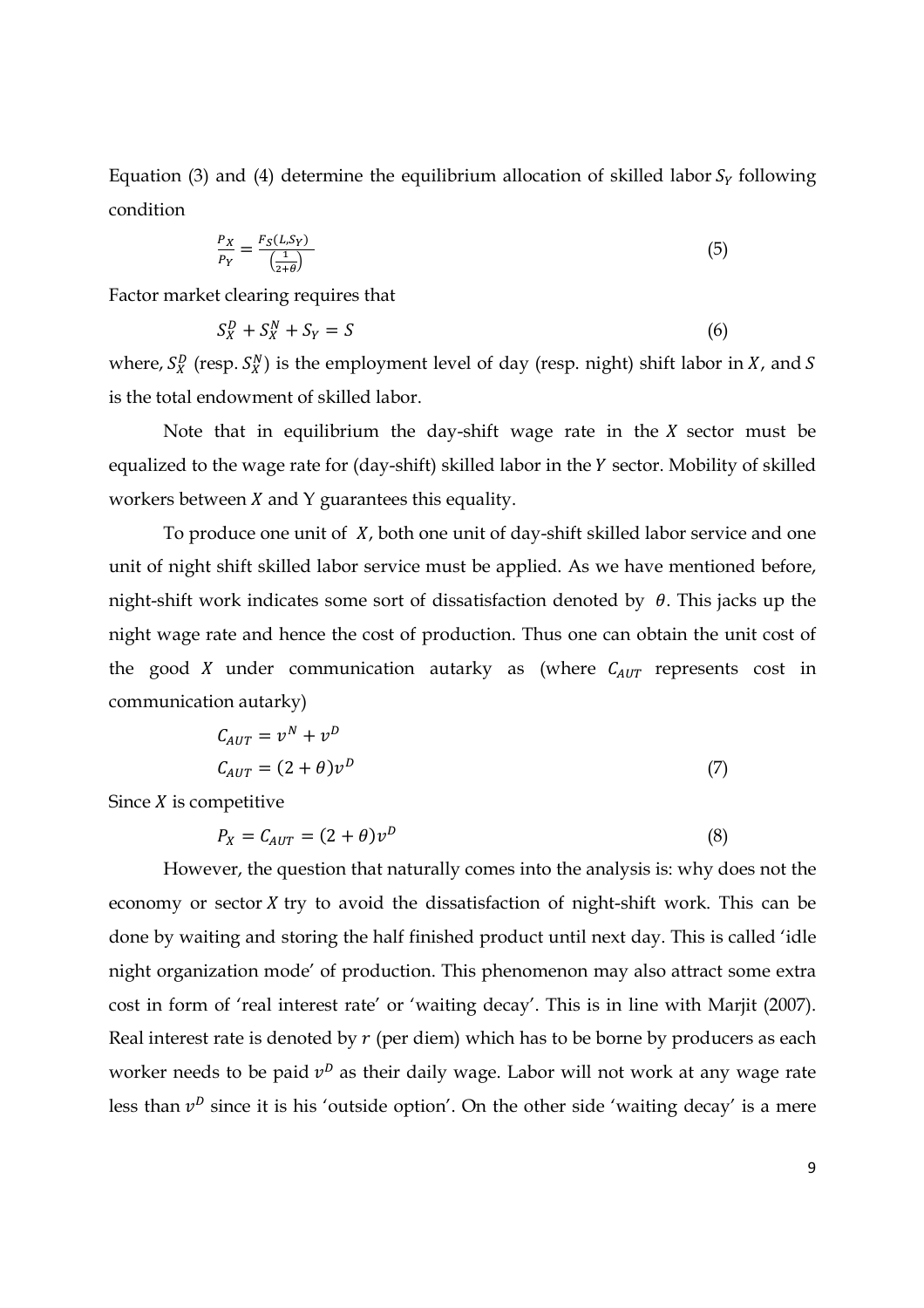reflection of consumers' preference, *per se*. Consumers want to get the product early. They value the product less if delivered a day later. Producers see this behavior as one where some amount of product is lost that requires to be replenished by adding some more labor or labor cost. This is denoted by  $\delta$  (say). Hence the zero profit condition for becomes

$$
P_X = v^D (1 + \delta)(1 + r) + v^D \text{ (where } r, \delta > 0)
$$
 (9)<sup>10</sup>

Comparing (8) and (9) 'night-shift mode' would be preferred over 'idle night organization mode' iff

$$
(2 + \theta)v^{D} < \{v^{D}(1 + \delta)(1 + r) + v^{D}\}\
$$
  
Or,  $\theta < {\delta + (1 + \delta)r}$  (10)

If (10) holds true, the economy opts for 'night-shift mode'. If for some reason, however, real interest rate per diem  $(r)$  or  $\delta$  fall significantly, producers may switch to 'idle night organization mode' of production.

 A closer inspection of (8) and (9) reveals that for a closed and small economy framework wage rates for skilled workers would be different under two different modes of organizations described above.

For 'night-shift mode' 
$$
v_{NS}^D = \frac{P_X}{2+\theta}
$$
 (11)

For 'idle night organization mode'  $v_{IN}^D = \frac{P_X}{2 + \delta + r + \delta r}$  (12)

 $v_{NS}^D \Rightarrow$  skilled wage rate when night shift is used;  $v_{IN}^D \Rightarrow$  skilled wage rate when night shift is not used.

Under condition (10),  $v_{NS}^D > v_{IN}^D$  as  $P_X$  is given from small country assumption.

l,

We now proceed to determine the equilibrium values under communications autarky (see Figure-1). In Figure-1 the two vertical axes measure the wage rate for skilled labor and the horizontal axis measures the total endowment of skilled labor, $S$ .

<sup>&</sup>lt;sup>10</sup> However, there is another way of looking at the same issue. If we exactly follow Marjit (2007), the concern of time preference, denoted by , should affect the return to skilled wage on both days. In fact time preference acts as discount factor for commodity price  $P_X$ . Equation (9) would be modified as  $P_X = v^D(1+\delta)(1+r) + v^D(1+\delta)$ . Then 'night-shift' would be preferred over 'idle night organization mode' iff  $(2 + \theta)v^D < {v^D(1 + \delta)(1 + r) + v^D(1 + \delta)}$  or,  $\theta < {2\delta + (1 + \delta)r}$ . Under this situation  $v_{IN}^D = \frac{P_X}{(1+\delta)(1+\delta)}$  $\frac{1}{(1+\delta)(2+r)}$ . Notice that, even if one uses this argument our results will not change significantly.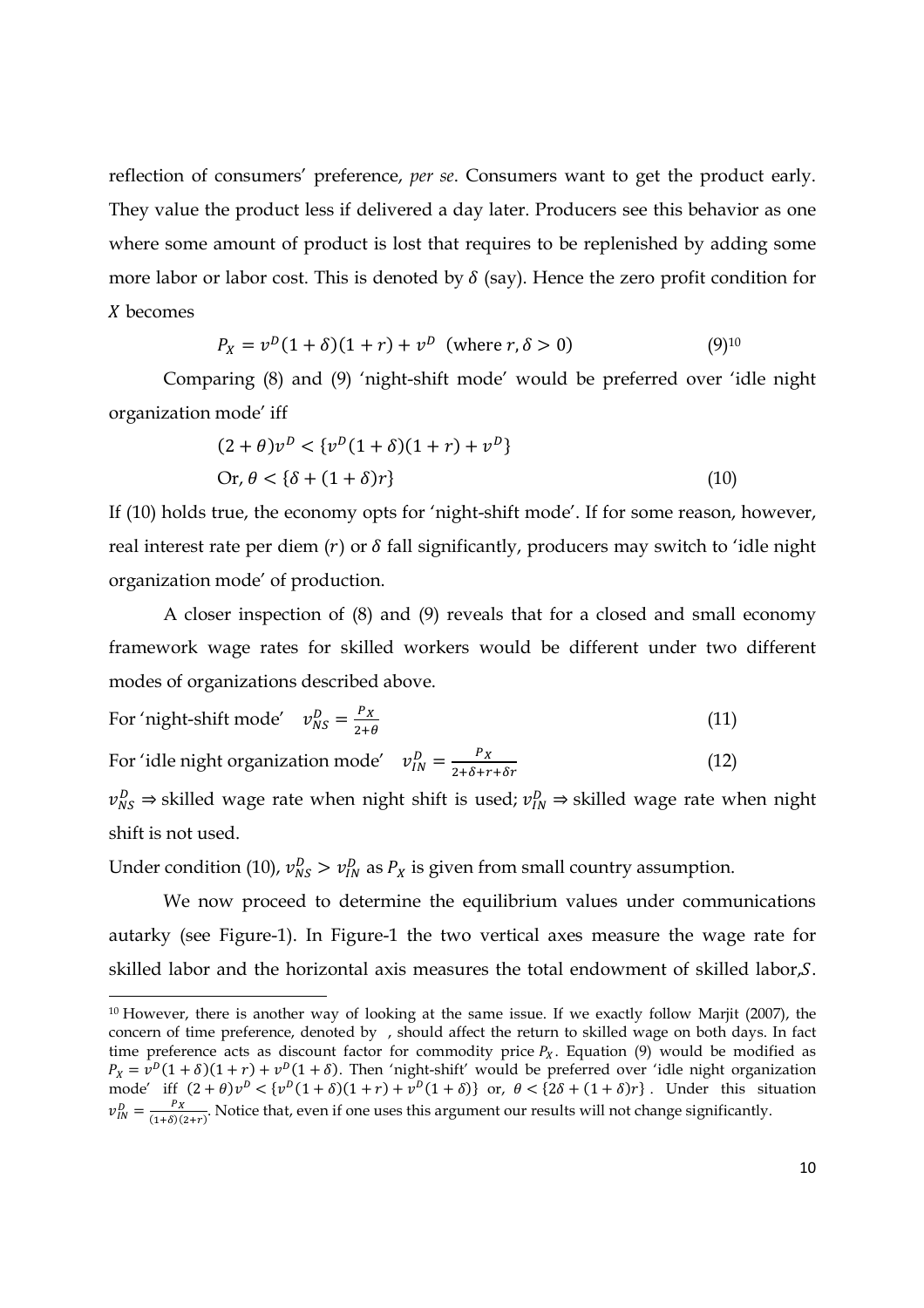Given the fixed endowment of unskilled labor, one can draw a downward-sloping marginal productivity schedule for skilled labor used in  $Y$ , from the left-hand origin and that in the knowledge-intensive  $X$  sector from the right-hand origin. Let us take the traditional good  $Y$  as the numeraire with its price equal to unity and start with exogenously given price  $P_X$ . Then the day-shift wage rate for skilled labor is determined from (8). Given this day-shift wage rate for skilled labor, we can determine the



Figure-1: Communication Autarky

employment levels  $S_X$  and  $S_Y$  in the two sectors:  $S_X/\gamma$  is employed as day-shift skilled worker while the rest  $\frac{S_X}{2}$  is employed as night-shift skilled worker. Shaded rectangle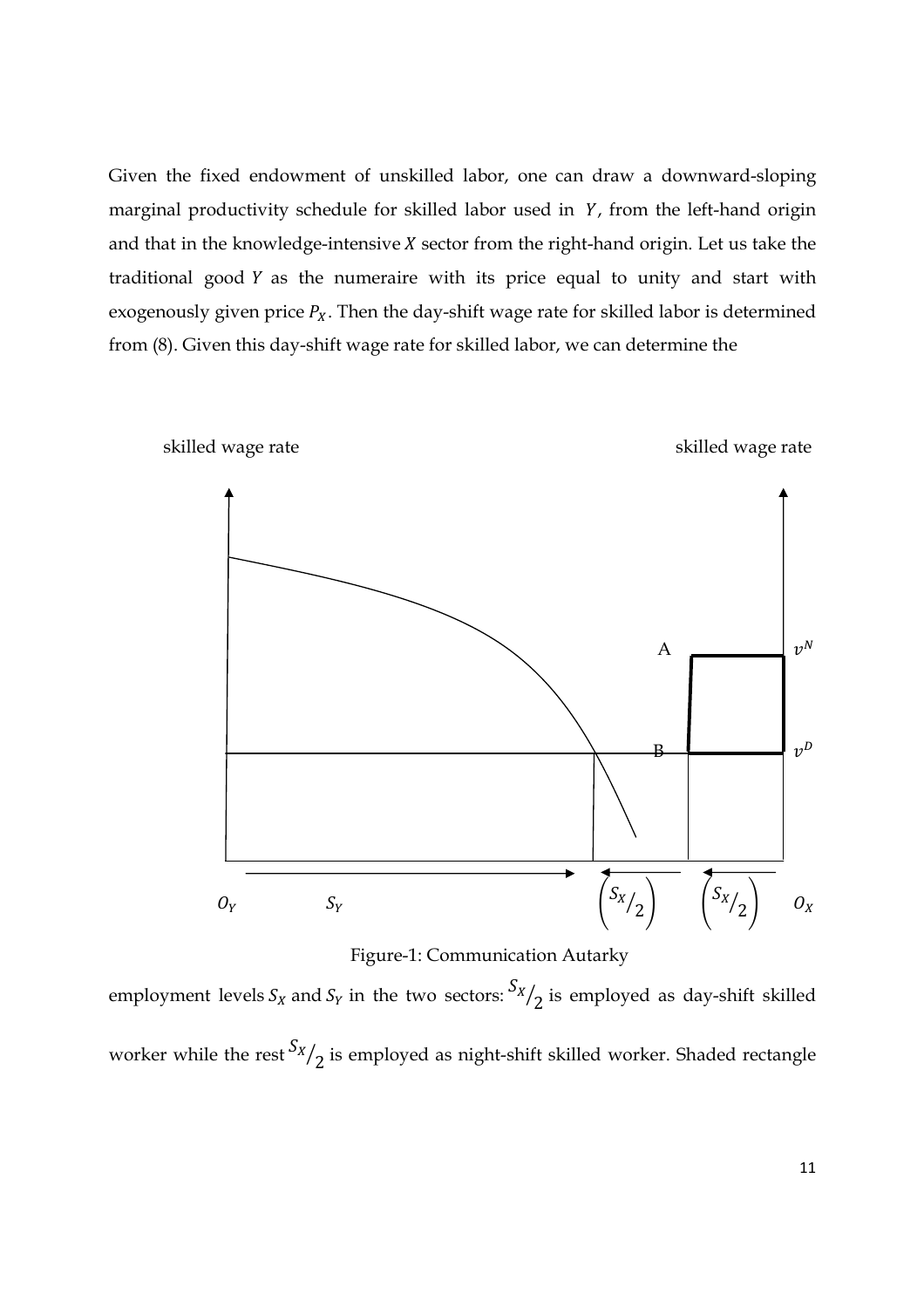indicates the total additional payments for the night-shift workers,  $\theta v^D S_X^N$  (the area named as  $ABv^Dv^N$ ).

#### **3. Trade and Technological Advancement**

In the structure developed in the last section when country is opened up for trade another possibility comes into play: vertical production sharing with other country. Here we consider only those countries who are not in the same time-zone with the country concerned<sup>11</sup>. More specifically we are interested about those countries where time-zones are exactly opposite. This allows for some kind of gain through both removing night-shift dissatisfaction of work and cost of idle night organization mode. This, however, comes with some costs. Realistically we assume that vertical product sharing requires some trading or communication cost at the rate  $\tau$ . The present study focuses only on communication cost<sup>12</sup>. Let it be of ice-berg variety<sup>13</sup>.

In our scenario, via communications networks, product-in-process at the end of one country's daytime will be sent to the other country and day-shift skilled labor will be applied. There are three possible cases<sup>14</sup>: (*a*) Home specializes in the first stage while Foreign specializes in the second stage, (*b*) Foreign specializes in the first stage while Home specializes in the second stage, and (*c*) in each country, half of the workers in the  $X$  sector work in the first stage, while the rest half work in the second stage. Although trade patterns are different in each case, factor market implications are qualitatively

<sup>&</sup>lt;sup>11</sup> Presence of slightly different time-zones is an important prospect in this connection. In order to focus on that, we need to move gradually from overlapping to non-overlapping time-zones. Then the functions would reflect some sort of continuity. This is, of course, an interesting dimension of the analysis. We are, however, intentionally abstaining ourselves from such concerns. If time zones are not substantially separated such trade may not take place.

<sup>&</sup>lt;sup>12</sup> Physical cost of trade due to distance is one of the major hindrances to trade in goods. This acts as an important impediment to trade in services too. For details see Head et al (2009).

<sup>13</sup> An interesting reference in this connection is Marjit and Mandal (2012).

<sup>&</sup>lt;sup>14</sup> According to the indeterminacy of trade patterns with time zone differences, see Mariit (2007).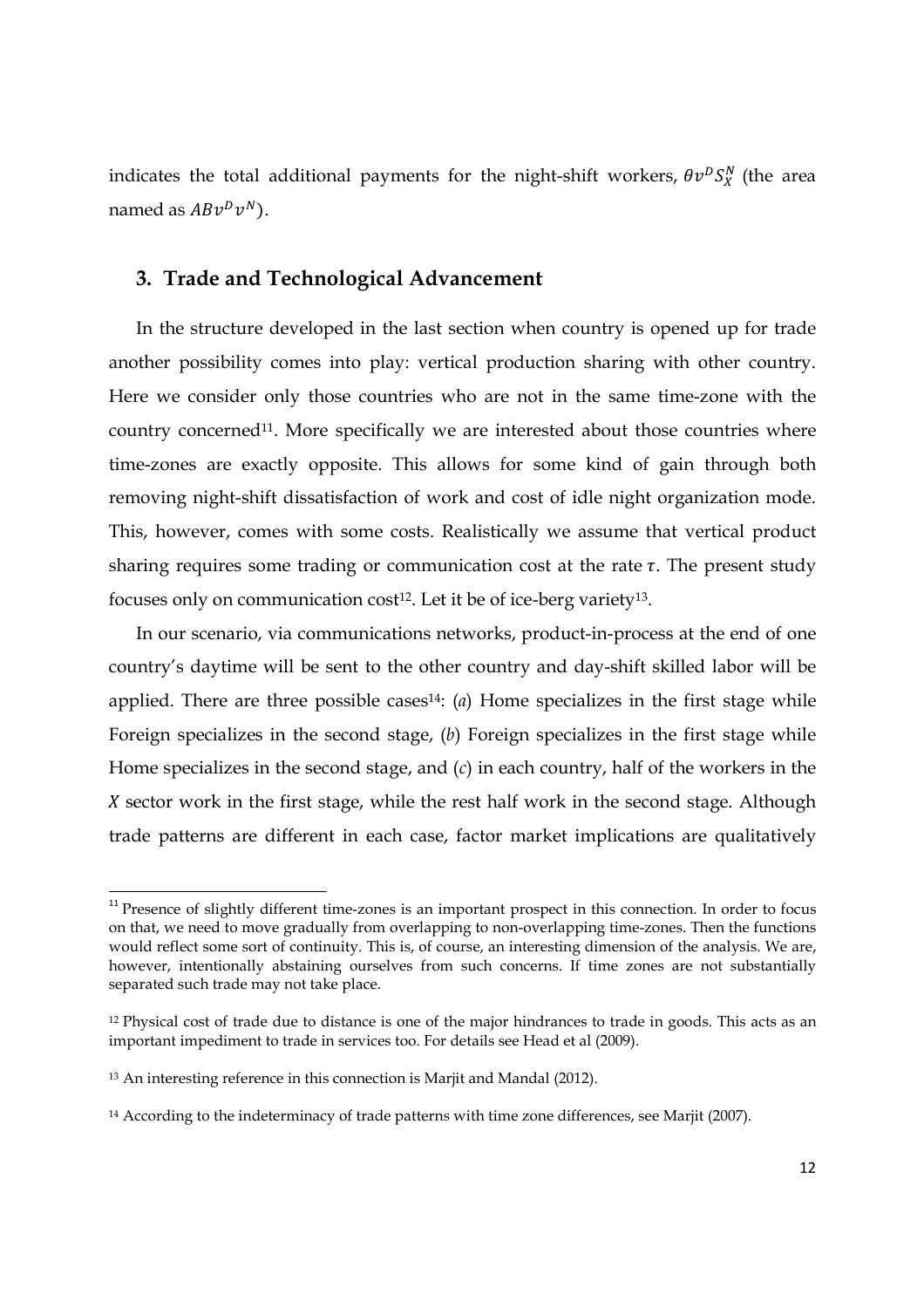same (i.e., the employment level of the day-shift skilled labor in the  $X$  sector will be the same among three cases). Thus, we concentrate on the first case (*a*).

Taking clue from (10) vertical product sharing or vertical trade (virtual in nature) would be chosen if

$$
(2 + \tau) < (2 + \theta) \tag{13)^{15,16}}
$$

And the skilled wage rate would be

l,

$$
v_{NT}^D = \frac{P_X}{2 + \tau} \tag{14}
$$

 $v_{NT}^D \Rightarrow$  skilled wage rate when network technology comes with cost at the rate  $\tau$ .

To focus in the central point of the paper we consider that  $v_{NT}^D \le v_{NS}^D$ . This will help us to concentrate on the effects of technological advancement.

#### **3.1 Implications for Factor Returns**

Assume that technological advancement in communication network takes place. This advancement reduces the trade cost  $\tau$  as well as labor cost to produce the knowledge-intensive good: now any country does not have to utilize night-shift workers. In this case, since technology is identical among countries, production technology exhibits as if the same day-shift wage rate  $\tilde{v}^D$  will be applied two-times along with reduced trade cost. Say the reduced trade cost is  $\tau_1$  such that  $\tau_1 < \tau$ . The unit cost with communication network can be written as (where  $C_{NT}$  represents cost with communication network advancement)

$$
C_{NT} = (2 + \tau_1)\tilde{v}^D \tag{15}
$$

In this case the equilibrium wage rate for day-shift skilled workers  $\tilde{v}^D$  is determined from the condition that  $P_X = C_{NT}$ . Hence

$$
\tilde{v}^D = \frac{P_X}{(2+\tau_1)}\tag{16}
$$

<sup>&</sup>lt;sup>15</sup> In a sense, the country buying the half-.finished product needs to indebt itself and hence have to pay back more than the equivalent of  $v^D$ , if we consider a positive interest rate. In this circumstance, we may think of generalizing this model to encompass a broader notion such as half years, or seasons, where the idea of a positive interest rate would be more befitting. We thank the referee for pointing out this.

<sup>&</sup>lt;sup>16</sup> Assume  $(2 + \theta) < \{(1 + \delta)(1 + r) + 1\}$  such that we start from "night-shift mode'.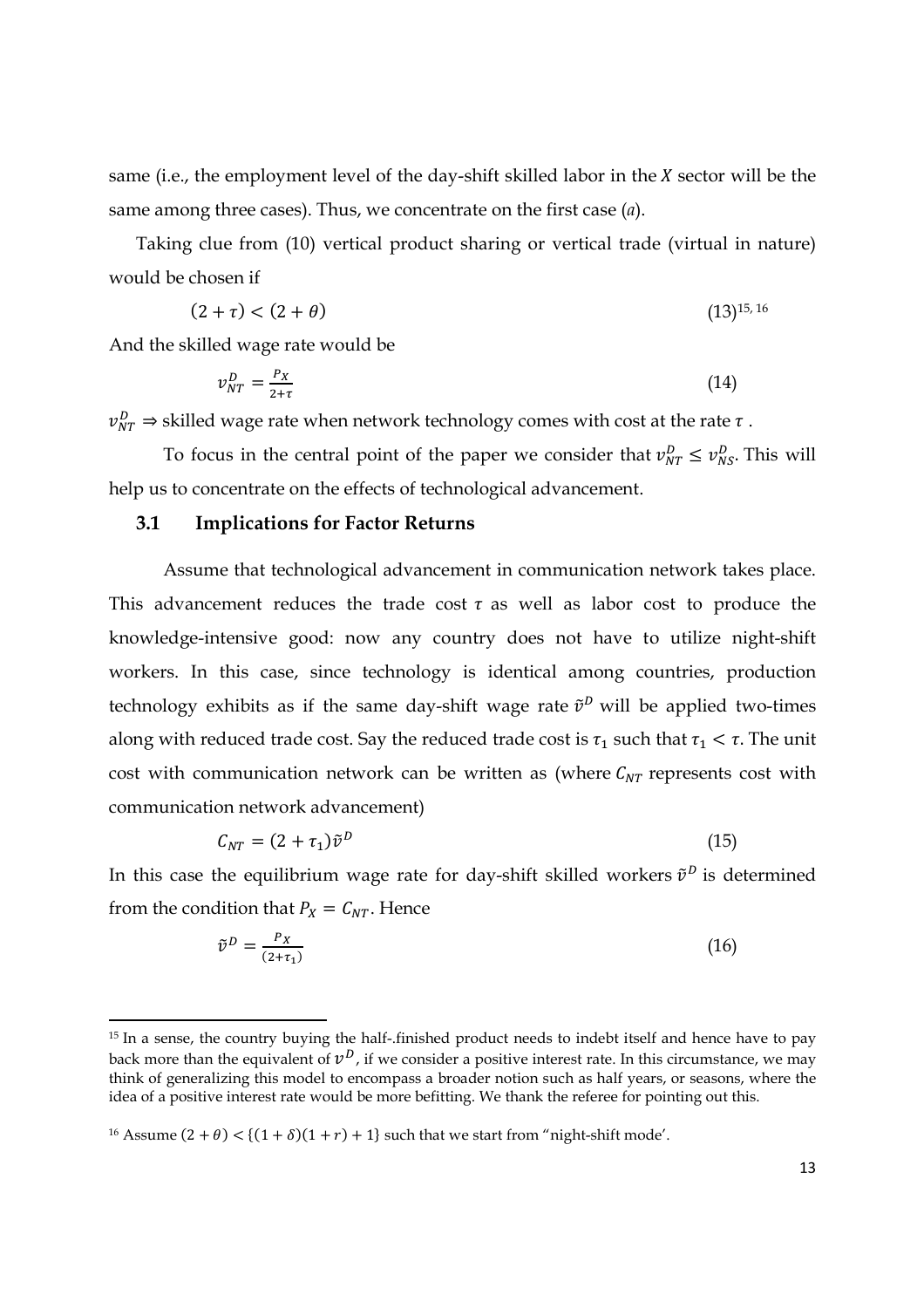If  $\tau_1 < \theta$  then  $\tilde{v}^D > v^D$ . It is further apparent from (11) and (16), for a negligible or sufficiently small  $\tau_1$  (if cost of communication falls significantly)  $\tilde{v}_{NS}^D$  is likely to be higher than  $v_{NS}^D$ . But there will be no night-shift work in service sector.

The impact of technological advancement is represented in Figure-2, which compares the communications autarky equilibrium (point *M*) and the one with communications networks (point N). The impact can be interpreted as if the disutility from night-shift labor supply,  $\theta$ , vanishes whereas the reduced communication cost comes in<sup>17</sup>. When  $\tau_1 < \theta$ , this raises the day shift skilled wage and increases the resources devoted to the  $X$  sector: the new equilibrium is depicted as point  $N$  in Figure-2. At the same time, the wage of unskilled labor is reduced as skilled labor is pulled out of the Y sector as a consequence of the 'time zone difference' effects of communications networks. The present model predicts an increase in wages of day-shift skilled labor, a decrease in unskilled wages and an increase in the skill premium as a result of this particular form of technological advancement<sup>18</sup>. It is important to note that the sources of these changes can be divided into: (1) switching from the night-shift work toward the day-shift work within the  $X$  sector, and (2) inter-sectoral labor reallocation due to utilization of time zone differences. The second point needs further comments. Since the night-shift work bears significant additional costs for workers, it is costly to produce good *X* under communications autarky. Utilization of time zone differences, however, removes these additional costs and it becomes more comfortable to work in sector  $X$ .<sup>19</sup> This induces more skilled worker to choose to work at that sector.

<sup>&</sup>lt;sup>17</sup> According to the impact of utilization of time zone differences, Zaheer (2000) emphasizes the productivity gains from the entrainment or synchronization of individual circadian rhythms, the social rhythms, and work rhythms.

<sup>18</sup> Harris (1998) emphasizes this kind of impact of the introduction of communications networks on labor markets.

<sup>19</sup> Nevertheless, we should not forget that communication also requires certain amount of cost, whatever small it may be. For brevity we can assume it to be zero.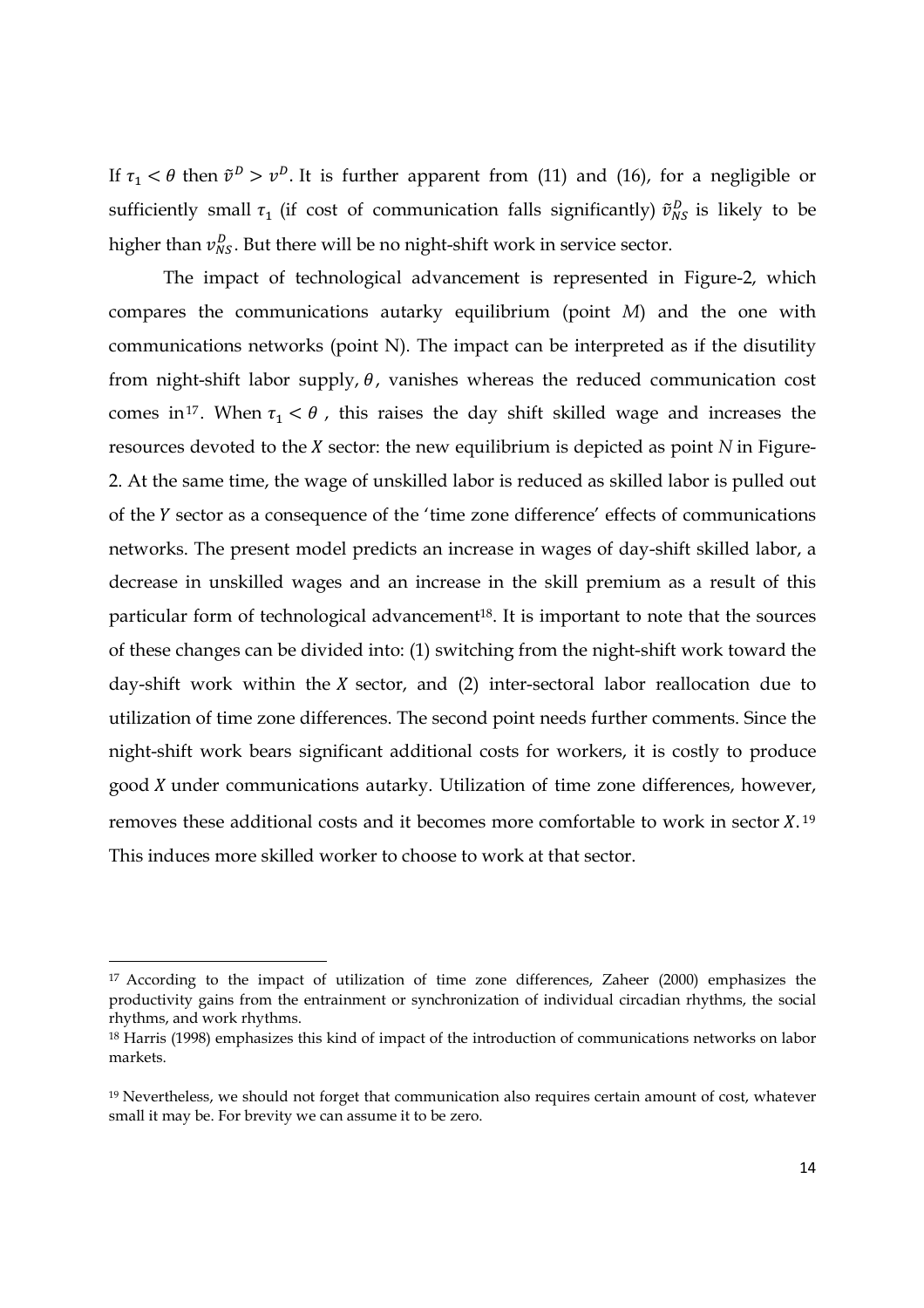

It must also be emphasized that the utilization of time zone differences can be interpreted as a creation of "virtually connected good  $X$  sector between countries," where "24-hour knowledge factories" operate<sup>20</sup>. These changes result in an increase in relative demands (and therefore supplies) for day-shift skilled labor around the globe.

**Proposition 1:** *Due to a technological advance in communications networks, there is an increase in wages to day-shift skilled labor, while a decrease in unskilled wages for both countries.*

Let us briefly compare the present results with Harris's (1998). Based on increasing-returns-to-scale technology, Harris has shown that the introduction of communications networks raises the wage premium for skilled labor. Sources of these changes are the realization of aggregate returns to scale via Smithian division of labor.  $\overline{a}$ 

<sup>20</sup> Gupta and Seshasai (2004, 2007).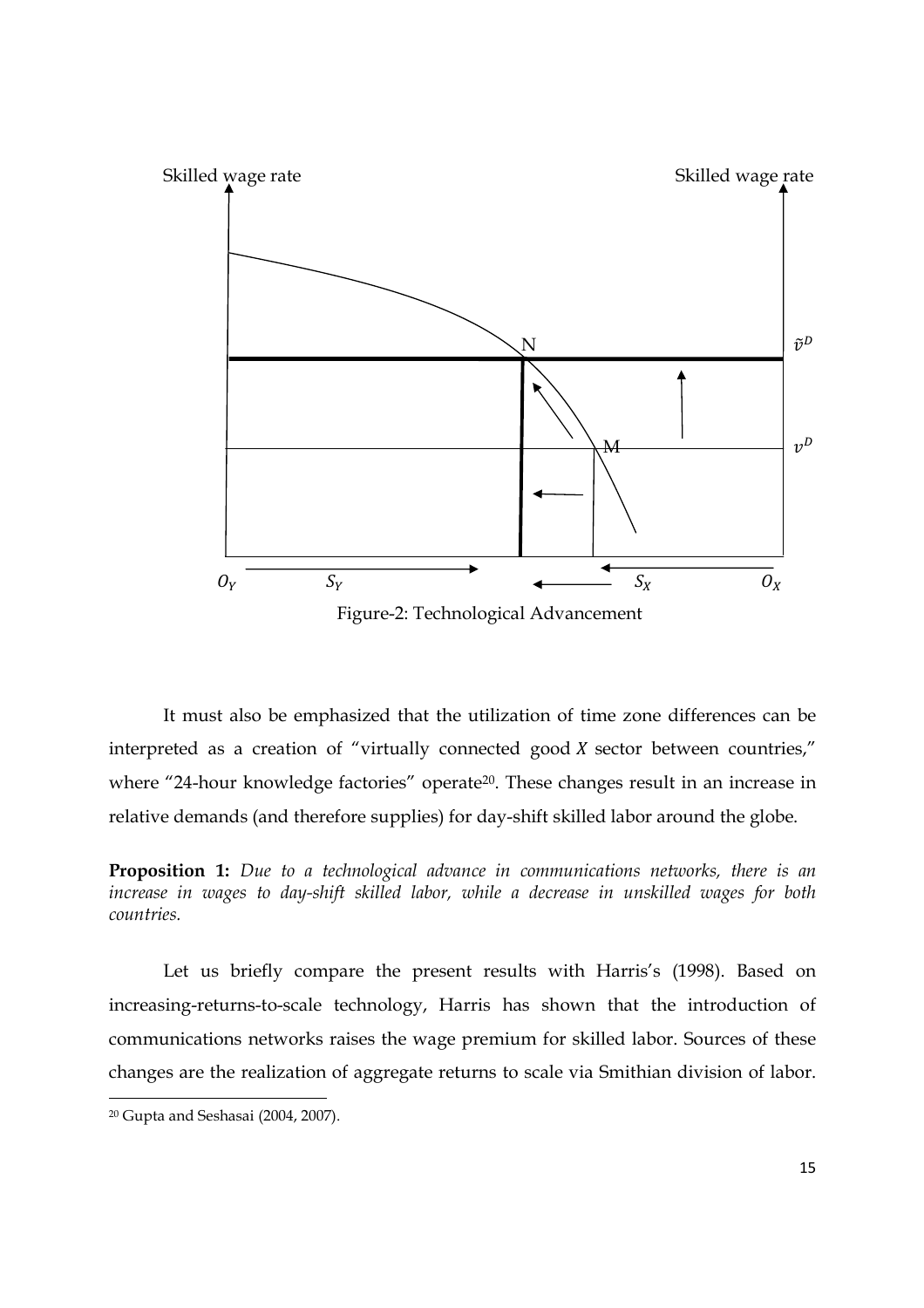Contrary to that, the present results derived from constant-returns-to-scale technology: increased productivity simply arises from utilization of time zone differences (i.e., avoidance of the night-shift work) $21$ .

Next, let us consider trade gains. The effect on national income of each country is unambiguously positive provided that skilled wage increases. The national income is equal to factor income given by ( $wL + vS$ ). The increase in returns to skilled labor are more than offset by the losses to unskilled labor. If trade with time zone differences raises skilled wages, it will undoubtedly raise aggregate real income and productivity.

**Proposition 2:** *If shipment cost of goods-in-process is negligible, there are always gains from trade across different time zones.* 

*Proof:* Consider any one of the countries. They are small so  $P_X$ ,  $r$  etc are frozen. But trade must be balanced:  $P D_X + D_Y = P X(S_X, \tau > \theta) + Y(\bar{S} - S_X, L)$  where P represents the relative price of X and D stands for demand for goods.  $\tau$  is the initial communication cost. Now we wish to look at the change in welfare due to a fall in  $\tau$ . Change in welfare is denoted by  $\left(P \frac{dD_X}{d\tau} + \frac{dD_Y}{d\tau}\right)$ . Hence  $P \frac{dD_X}{d\tau} + \frac{dD_Y}{d\tau}$  $\frac{dy}{dx} = P \frac{dx}{dt} + \frac{dy}{dt} = \left( P \frac{\delta X}{\delta S_X} + \frac{\delta Y}{\delta S_X} \right)$  $\frac{\delta Y}{\delta S_X}$  $\frac{\delta S_X}{\delta \tau}$  +  $P \frac{\delta X}{\delta \tau}$ 

 $\left(P\frac{\delta X}{\delta S_X}+\frac{\delta Y}{\delta S_X}\right)$  $\frac{\delta Y}{\delta S_X}$  =0 due to envelope condition. Thus welfare change is precisely shown by  $P \frac{\delta X}{\delta \tau}$  which essentially implies a discrete change from  $\frac{S_0}{2+\theta}$  to  $\frac{S_1}{2+\tau_1}$ .  $S_0$  and  $S_1$  signify skilled-labor employment in X without and with communication network, respectively. It is explicit from previous analysis that  $S_1 > S_0$  and  $\tau_1 < \theta$ . Hence  $P \frac{\delta X}{\delta \tau} > 0$  and welfare increases unambiguously due to a decrease in communication cost.

According to trade patterns, in particular case (*a*), at the end of Home's day-shift working hours, all goods-in-process (i.e., stage 1 products) is exported to Foreign. Similarly, at the end of Foreign's day-shift working hours, all goods-in-process is

 $\overline{a}$ 

 $21$  See Mariit (2007) on this point.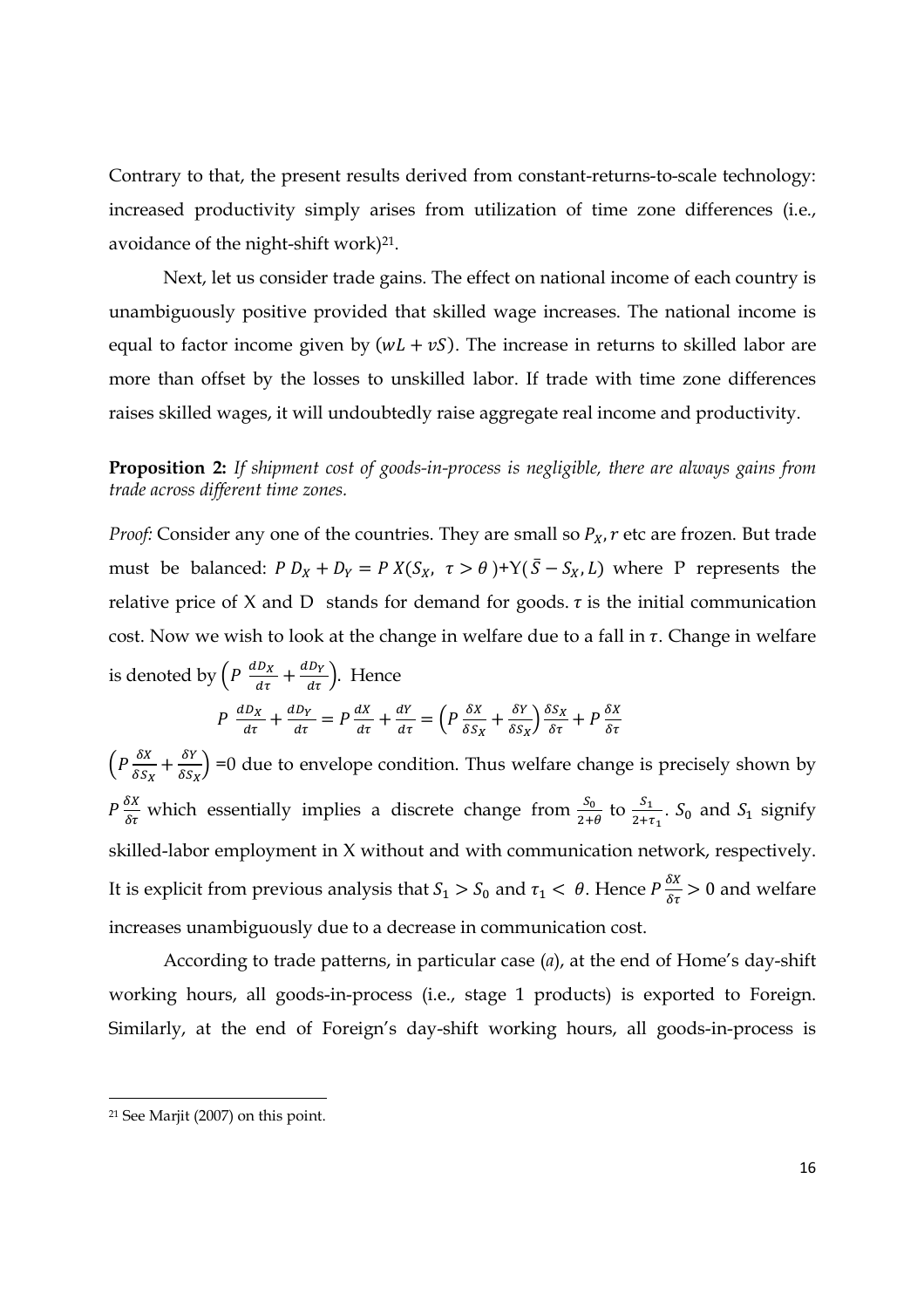exported to Home<sup>22</sup>. Thus, due to communications breakthroughs, *intra-industry trade with time zone differences* occurs across countries. These kinds of trade with time zone differences can be interpreted as new versions of *periodic intra-industry trade* or *virtual intra-industry trade.<sup>23</sup>* Traditionally, trade in perishable agricultural products, electricity and similar goods have been based on predictable, periodic fluctuation in countries' production of or demand for these commodities. As for agricultural products, for example, the cycle is seasonal, based on the *differences in climatic zones.* The present study emphasizes that, due to communications revolutions similar kinds of trade based on time zone differences can also be emerged.

# **4. Two Sided Wage Inequality**

Note that in our model in each country the wage ratio of skilled to unskilled workers increases, an outcome that has eluded the standard Heckscher-Ohlin-Samuelson model. Typical trade pattern allows only for asymmetric change as the South exports more labor-intensive goods. Trade may actually reduce wage inequality in the South which it has not. Interesting work on two-sided wage inequality both in the North and the South includes Feenstra and Hanson (1996), Davis (1998), Marjit and Acharyya(2006) and Marjit and Kar (2009). However, that trade across time zones as a natural catalyst in the process has never been explored. It is possible that the time zone advantage may not be restricted only to the skilled people. Therefore, it may not be always the case that such trade helps only skilled labor. But it is very likely that communication costs are likely to be much lower in virtual environment, and it is also well recognized that only educated workforce can utilize this technology more efficiently. Business process outsourcing necessarily involves skills of some category.

<sup>&</sup>lt;sup>22</sup> If one considers the value of traded goods and/or services the explanation would be slightly modified as one exports half-finished good and imports finished good. Nevertheless, the main message of this paper would remain essentially same.

<sup>23</sup> Grubel and Lloyd (1975).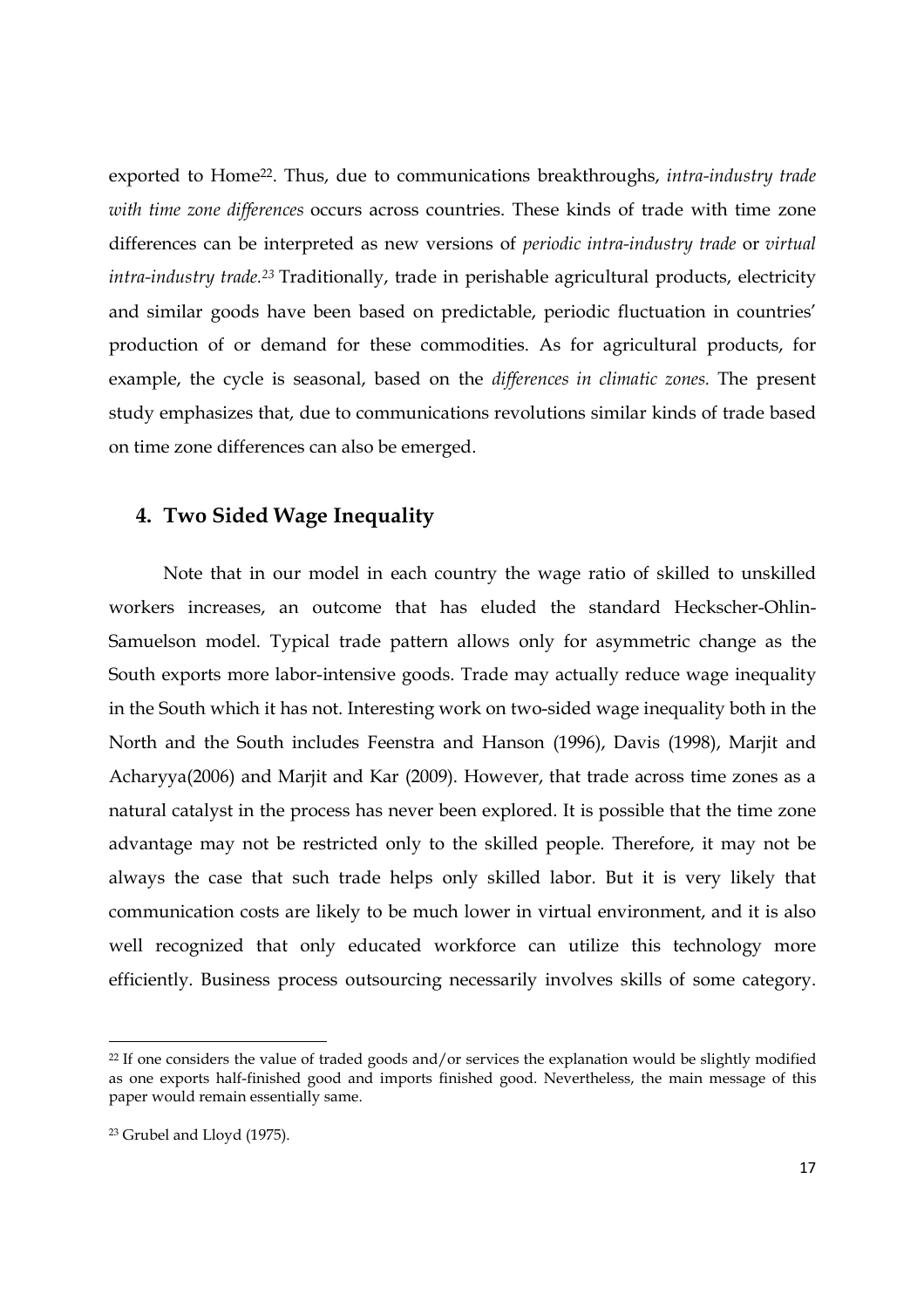Hence the assumption of the model is quite close to reality. It will be definitely interesting to empirically test this phenomenon.

## **5. Concluding Remarks**

This study highlights the role of business-services trade benefiting from time zone differentials and its impact on national factor markets. It is shown that an acceleration in intermediate business-services trade involving production in two time zones can have a huge impact on factor markets: switching from the night-shift work towards the day-shift work and an increased wage premium for skilled labor. Even more noteworthy is the finding that, via increased specialization, aggregate real income will be increased by trade with time zone differences. Although these results are derived under the specific assumptions that markets are perfectly competitive and the dissatisfaction from night-shift work is exogenously given. A much richer model can be framed by introducing asymmetric countries regarding population size, marginal productivities, differing values of discount factor, gradual movement from overlapping to non-overlapping time-zones etc. A more realistic model should include all such issues and it appears that a more general setting would also yield similar results.

# **References**

- Anderson, E. (2012) "Longitude matters II: time differences, communication and trade", *Unpublished manuscript*, School of International development, University of East Anglia.
- Antras, P., L. Garicano and E. Rossi-Hansberg (2006) "Offshoring in a knowledge economy", *Quarterly Journal of Economics*, 121(1), pp. 31-77.
- Brown, C. and G. Linden (2009) *Chips and Change,* (Cambridge: MIT Press).
- Costinot, A, J. Vogel and S. Wang (2012) " An elementary theory of global supply chains" *CESifo working paper series 3402*.
- Davis, D (1998) "Technology, unemployment and relative wages in a global economy," *European Economic Review* 42(9), 1613-1633.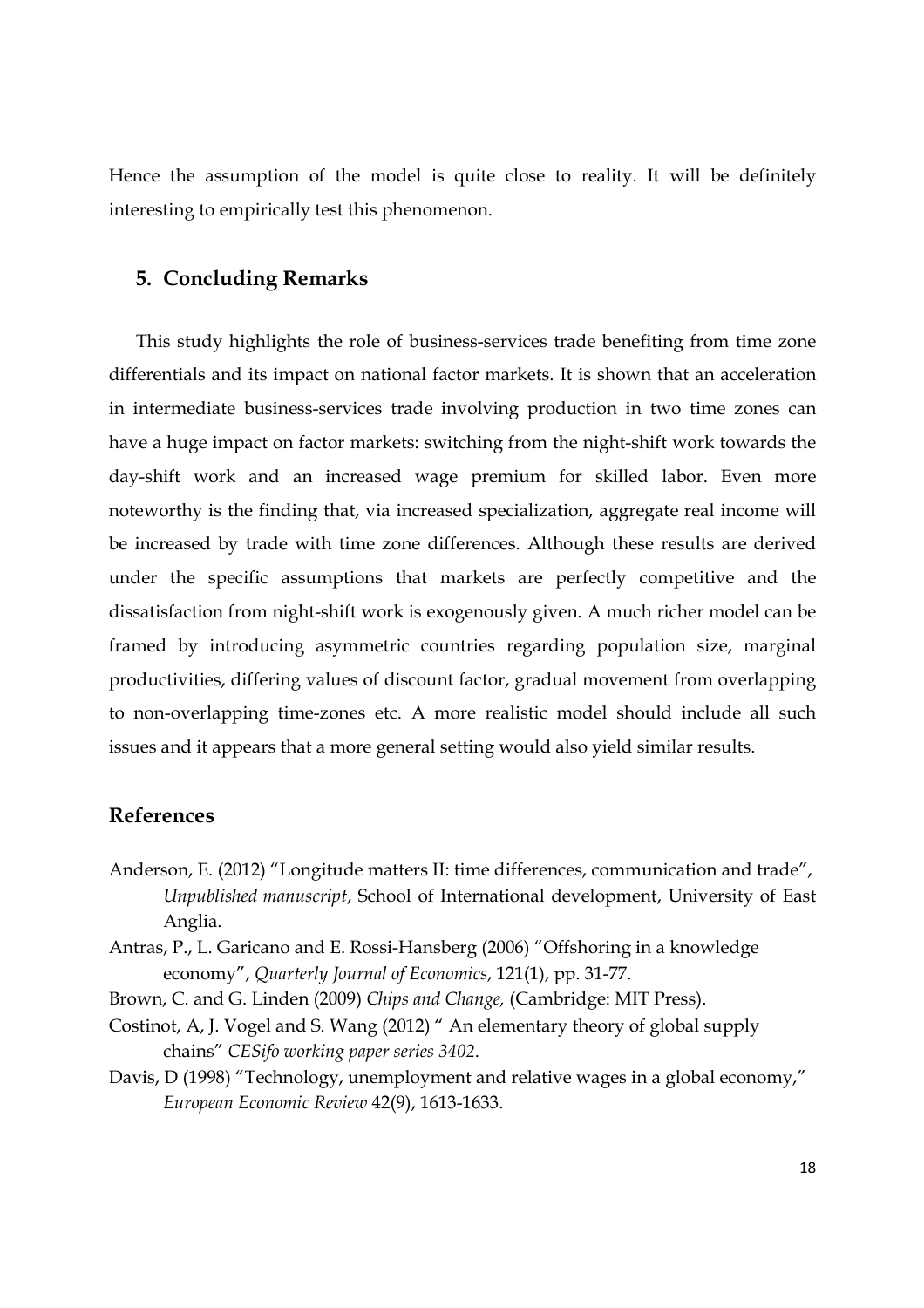- Deardorff, A. V. (2001) "Fragmentation in Simple Trade Models," *North American Journal of Economics and Finance,* 12: 121–37.
- Deardorff, A. V. (2003) "Time and Trade: the Role of Time in Determining the Structure and Effects of International Trade, with an Application to Japan," in *Japan's Economic Recovery,* ed. Robert M. Stern (Edward Elgar), pp. 63–76.
- Dettmer, B (2011) "International service transactions: Is time a trade barrier in a connected world?, *Jena Economic Research Papers 2011-003*.
- Dixit, A. K. and G. M. Grossman (1982) "Trade and Protection with Multistage Production," *Review of Economic Studies,* 49: 583–94.
- Do, V. and N. V. Long (2008) "International Outsourcing under Monopolistic Competition: Winners or Losers," in *Contemporary and Emerging Issues in Trade Theory and Policy,* eds. Sugata Marjit and Eden Yu (Bingley UK: Emerald Group), pp. 345–66.
- Eels, F. R. (1956) "The Economics of Shift Working," *The Journal of Industrial Economics* 5, 51-62.
- Feenstra, R. C. and G. H. Hanson (1996) "Globalization, Outsourcing and wage Inequality," NBER working paper 5424.
- Findlay, R. (1978) "An 'Austrian' Model of International Trade and Interest Rate Equalization," *Journal of Political Economy,* 86: 989– 1007.
- Grossman, G. M. and E. Rossi-Hansberg (2008) "Trade in Tasks: A Simple Theory of Offshoring," *American Economic Review,* 98: 1978–97.
- Grubel, H. J. and P. J. Lloyd (1975) *Intra-Industry Trade: The Theory and Measurement of International Trade in Differentiated Products,* (London: Macmillan).
- Gupta, A. and S. Seshasai (2004) "24-Hour Knowledge Factory," Working Paper 4455– 04, MIT Sloan School of Management.
- Gupta, A. and S. Seshasai (2007) "24-Hour Knowledge Factory: Using Internet Technology to Leverage Spatial and Temporal Separations," *ACM Transactions on Internet Technology,* 7(3), Article 14.
- Hamermesh, D. S. (1999) "The Timing of Work over Time," *Economic Journal,* 109: 37–66.
- Harms, P., O. Lorz and D. Urban (2012) "Offshoring along the production chain, *Canadian Journal of Economics* (forthcoming).
- Harris, R. G. (1998) "The Internet as a GPT: Factor Market Implications," in *General Purpose Technologies and Economic Growth,* ed. Elhanan Helpman (Cambridge: MIT Press), pp. 145–66.
- Head, K., Mayer, T., & Ries, J. (2009) "How remote is the offshoring threat?," *European Economic Review* 53, 429-444.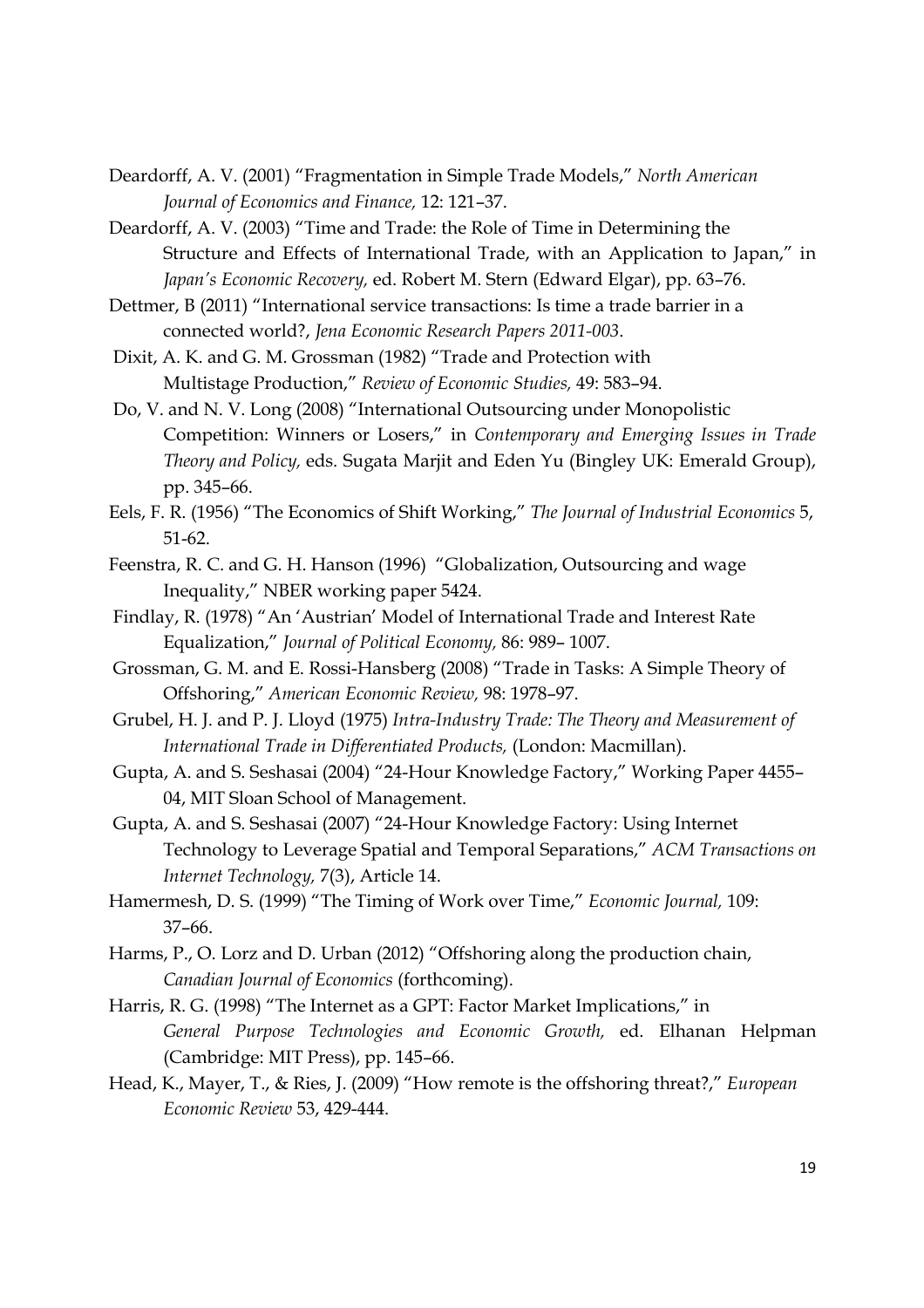Hummels, D. (2001) "Time as a Trade Barrier," mimeo, Purdue University.

- Jones, R. W., and H. Kierzkowski (1990) "The Role of Services in Production and International Trade: A Theoretical Framework," in *The Political Economy of International Trade: Essays in Honor of Robert E. Baldwin,* eds. Ronald W. Jones and Anne O. K.(Oxford: Blackwell), pp. 31–48.
- Jones, R. W., and S. Marjit (2001) "The Role of International Fragmentation in the Development Process," *American Economic Review,* 91: 363–6.
- Jones, R. W., and S. Marjit (2009) "Competitive Trade Models and Real World Features," *Economic Theory,* 41: 163–74.
- Kikuchi, T.and S. Marjit (2011) "Growth with Time Zone Differences," *Economic Modelling,* 28: 637–40.
- Kohler, W. (2004a) "International Outsourcing and Factor Prices with Multistage Production," *Economic Journal,* 114: C166–85.
- Kohler, W. (2004b) "Aspects of International Fragmentation," *Review of International Economics,* 12: 793–816.
- Kostiuk, P. F. (1990) " Compensating Differentials for Shift Work," *The Journal of Political Economy* 98, 1054-1075.
- Lanfranchi, J., Ohlsson H., & Skalli, A. (2002) "Compensating Wage Differentials and Shift Work Preferences," Economics Letters 74, 393-398.
- Long, N. V., R. Riezman and A. Soubeyran (2005) "Fragmentation and Services," *North American Journal of Economics and Finance,* 16: 137–52.
- Marjit, S. (1987) "Trade in Intermediates and the Colonial Pattern of Trade," *Economica,*  54: 173–84.
- Marjit, S. (2007) "Trade Theory and the Role of Time Zones," *International Review of Economics and Finance,* 16: 153–60.
- Marjit, S. and B. Mandal (2012) "Domestic Trading Costs in Pure Theory of International Trad," *International Journal of* Economic Theory. *(Forthcoming)*
- Marjit, S. and R. Acharyya (2006) "Trade liberalization, skill-linked intermediate and two sided wage gap," *Journal of Policy Reform*, 9(3), 203—217.
- Marjit, S and S. Kar (2009), "Emigration, Wage Inequality and Vanishing Sectors, GEP, University of Nottingham, RP 2009/20.
- Matsuoka, Y. and M. Fukushima (2010) "Time Zones, Shift Working and International Outsourcing," *International Review of Economics and Finance,* 19: 769–78.
- NASSCOM (2012) Report on Knowledge Professionals (URL: www.nasscom.org) accessed on 27-01-2012.
- Sanyal, K. K. (1983) "Vertical Specialization in a Ricardian Model with Continuum of Stages of Production," *Economica,* 50, pp 71–8.